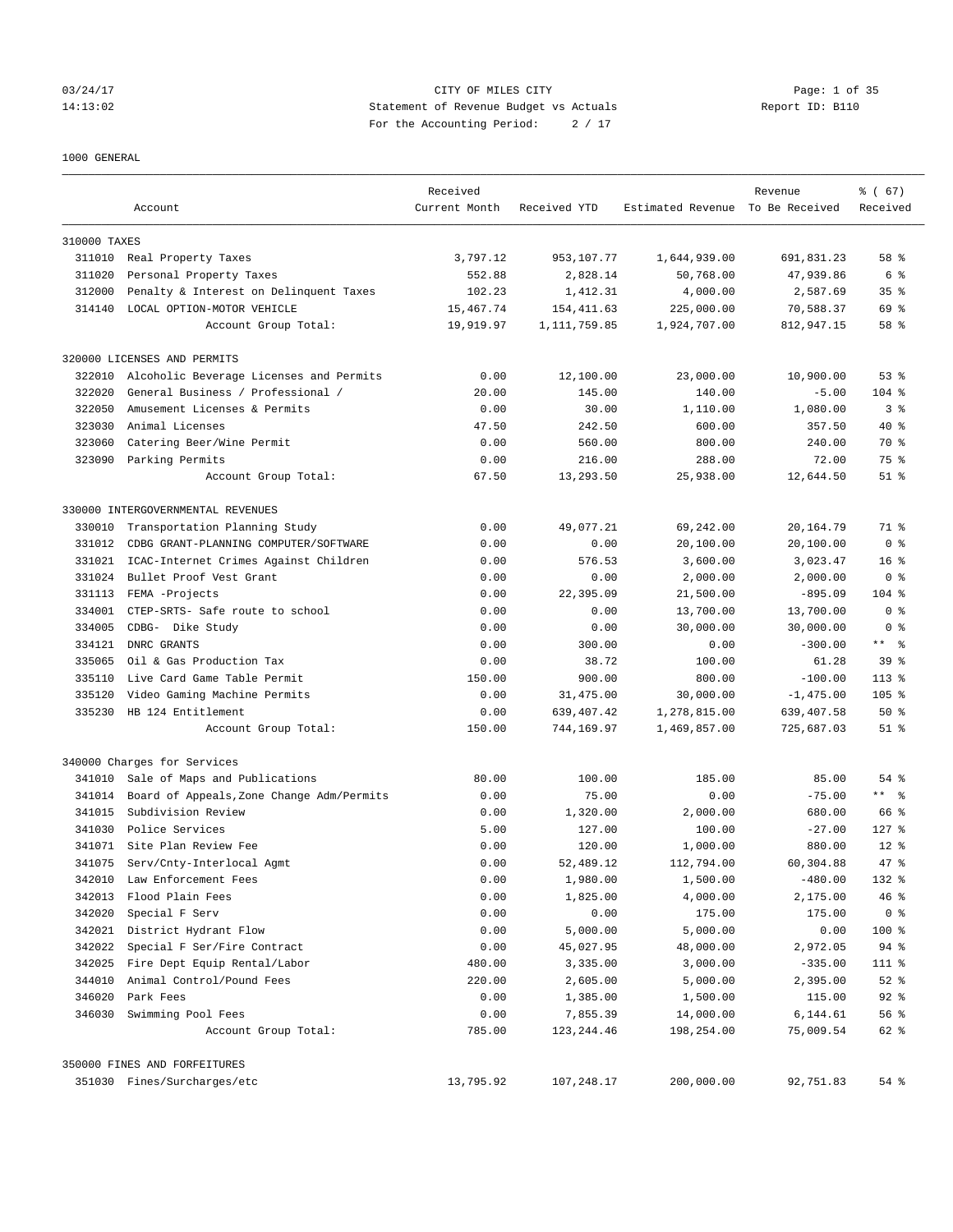# 03/24/17 CITY OF MILES CITY Page: 2 of 35 14:13:02 Statement of Revenue Budget vs Actuals Report ID: B110 For the Accounting Period: 2 / 17

#### 1000 GENERAL

|        |                                   | Received      |              |                   | Revenue        | % (67)          |
|--------|-----------------------------------|---------------|--------------|-------------------|----------------|-----------------|
|        | Account                           | Current Month | Received YTD | Estimated Revenue | To Be Received | Received        |
| 351031 | Adm Fees (Court)                  | 2,000.00      | 11,967.00    | 25,000.00         | 13,033.00      | 48 %            |
| 351035 | Animal Control Court Revenue      | 1,285.00      | 6,150.00     | 7,500.00          | 1,350.00       | 82 %            |
| 351036 | Restitution Collection Fees       | 72.90         | 112.90       | 0.00              | $-112.90$      | ** %            |
|        | Account Group Total:              | 17, 153.82    | 125, 478.07  | 232,500.00        | 107,021.93     | 54 %            |
|        | 360000 MISCELLANEOUS REVENUE      |               |              |                   |                |                 |
| 361005 | MidRivers Franchise Fees          | 0.00          | 48,516.92    | 98,000.00         | 49,483.08      | $50*$           |
| 361010 | Land Rental                       | 1,953.74      | 36,732.96    | 32,000.00         | $-4,732.96$    | $115$ $%$       |
| 361020 | Building Rentals                  | 1,349.99      | 10,799.92    | 16,100.00         | 5,300.08       | 67 <sup>8</sup> |
| 362020 | MISC REVENUE                      | $-21,958.13$  | 1,246.07     | 10,000.00         | 8,753.93       | $12*$           |
| 362022 | Health Ins-MMIA Emp Benefits Prog | $-3, 316.40$  | 491.33       | 0.00              | $-491.33$      | ** %            |
| 362070 | WAGE ANALYSIS CONTRIBUTION        | 0.00          | 0.00         | 10,050.00         | 10,050.00      | 0 <sup>8</sup>  |
| 365000 | Contributions and Donations       | 0.00          | 1,763.00     | 1,000.00          | $-763.00$      | $176$ $%$       |
| 365012 | Swimming Lessions                 | 0.00          | 0.00         | 500.00            | 500.00         | 0 <sup>8</sup>  |
| 365013 | Shop With A Cop                   | 0.00          | 0.00         | 5,000.00          | 5,000.00       | 0 <sup>8</sup>  |
| 365014 | Denton Field Project/2015         | 0.00          | 76.60        | 44,576.00         | 44,499.40      | 0 <sup>8</sup>  |
| 365015 | Florence Stacy Foundation         | 7.311.78      | 9,311.78     | 66,917.00         | 57,605.22      | $14*$           |
| 365016 | Milwaukee Park                    | 0.00          | 0.00         | 16,217.00         | 16,217.00      | 0 <sup>8</sup>  |
| 365040 | DONATIONS-FIRE/AMB                | 0.00          | 1,594.00     | 1,964.00          | 370.00         | $81$ %          |
| 366040 | Misc.-BHS                         | 0.00          | 0.00         | 800.00            | 800.00         | 0 <sup>8</sup>  |
| 366050 | Sale of Junk/Salvage-PD cars      | 0.00          | 0.00         | 1,000.00          | 1,000.00       | 0 <sup>8</sup>  |
|        | Account Group Total:              | $-14,659.02$  | 110,532.58   | 304,124.00        | 193,591.42     | 36 <sup>8</sup> |
|        | 370000 INVESTMENT EARNINGS        |               |              |                   |                |                 |
|        | 371010 Investment Earnings        | 0.00          | 2,582.11     | 2,100.00          | $-482.11$      | $123$ $%$       |
|        | Account Group Total:              | 0.00          | 2,582.11     | 2,100.00          | $-482.11$      | $123$ $%$       |
|        | 380000 OTHER FINANCING SOURCES    |               |              |                   |                |                 |
| 381070 | Proceeds/Loans/Intercap 016-2015  | 0.00          | 0.00         | 302,500.00        | 302,500.00     | 0 <sup>8</sup>  |
| 383000 | Interfund Operating Transfer      | 20,007.00     | 329,032.00   | 606,367.00        | 277,335.00     | 54 %            |
|        | Account Group Total:              | 20,007.00     | 329,032.00   | 908,867.00        | 579,835.00     | 36 <sup>8</sup> |
|        | Fund Total:                       | 43, 424. 27   | 2,560,092.54 | 5,066,347.00      | 2,506,254.46   | $51$ %          |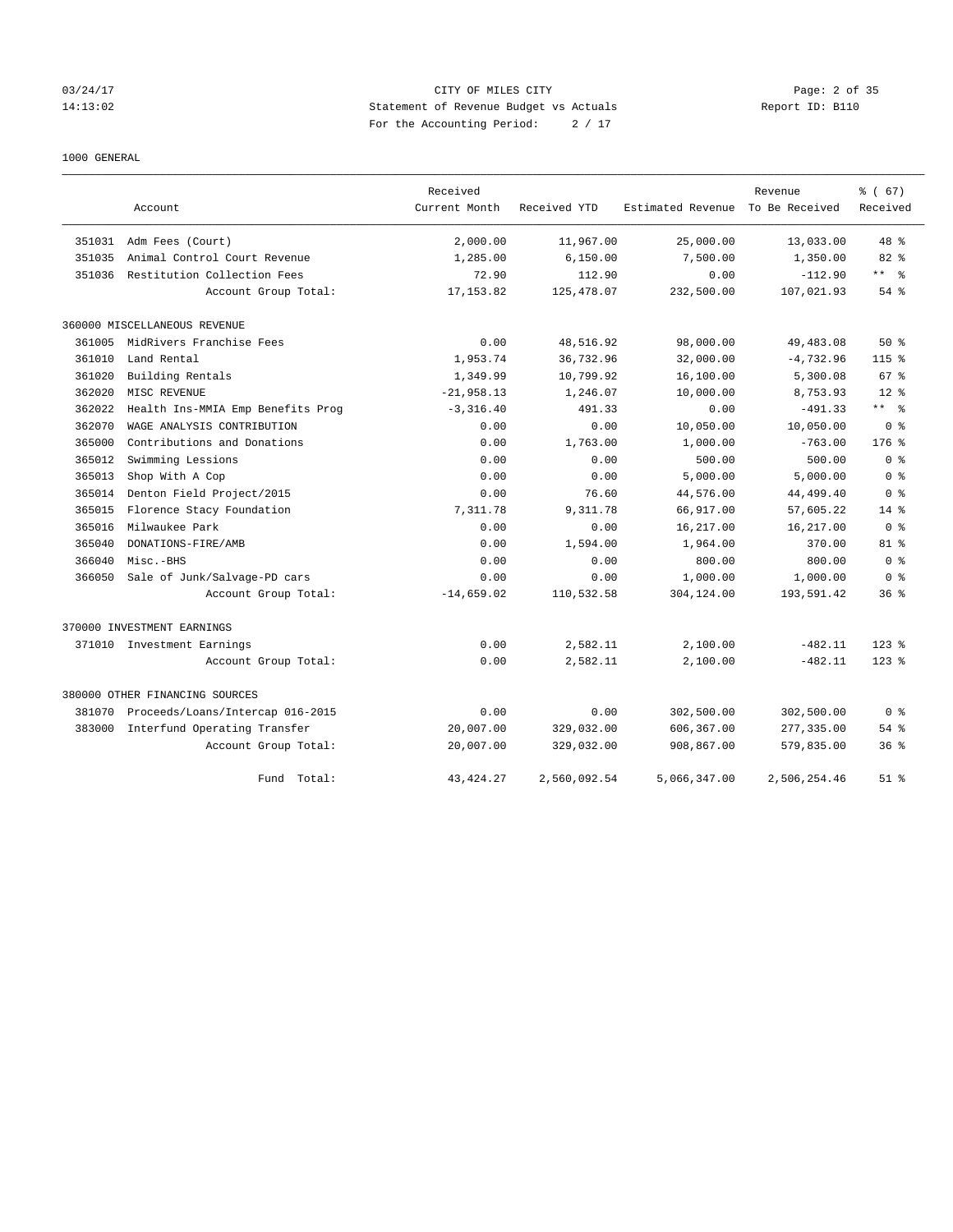# 03/24/17 Page: 3 of 35 14:13:02 Statement of Revenue Budget vs Actuals Report ID: B110 For the Accounting Period: 2 / 17

2220 LIBRARY

|        |                                   | Received      |              |                   | Revenue        | % (67)              |
|--------|-----------------------------------|---------------|--------------|-------------------|----------------|---------------------|
|        | Account                           | Current Month | Received YTD | Estimated Revenue | To Be Received | Received            |
|        | 340000 Charges for Services       |               |              |                   |                |                     |
| 341075 | Serv/Cnty-Interlocal Agmt         | 0.00          | 0.00         | 39,808.00         | 39,808.00      | 0 <sup>8</sup>      |
| 346070 | Library Fees                      | 250.60        | 1,712.20     | 4,000.00          | 2,287.80       | 43%                 |
| 346074 | Book Sales                        | 14.00         | 159.80       | 400.00            | 240.20         | $40*$               |
|        | Account Group Total:              | 264.60        | 1,872.00     | 44,208.00         | 42,336.00      | 4%                  |
|        | 360000 MISCELLANEOUS REVENUE      |               |              |                   |                |                     |
| 365035 | Donation-Library Board of Trustee | 0.00          | 4,384.42     | 0.00              | $-4,384.42$    | $***$ $\frac{6}{5}$ |
|        | Account Group Total:              | 0.00          | 4,384.42     | 0.00              | $-4, 384.42$   | $***$ $\frac{6}{5}$ |
|        | 380000 OTHER FINANCING SOURCES    |               |              |                   |                |                     |
| 383000 | Interfund Operating Transfer      | 24,483.00     | 195,864.00   | 293,791.00        | 97,927.00      | 67%                 |
|        | Account Group Total:              | 24,483.00     | 195,864.00   | 293,791.00        | 97,927.00      | 67 %                |
|        | Total:<br>Fund                    | 24,747.60     | 202,120.42   | 337,999.00        | 135,878.58     | 60 %                |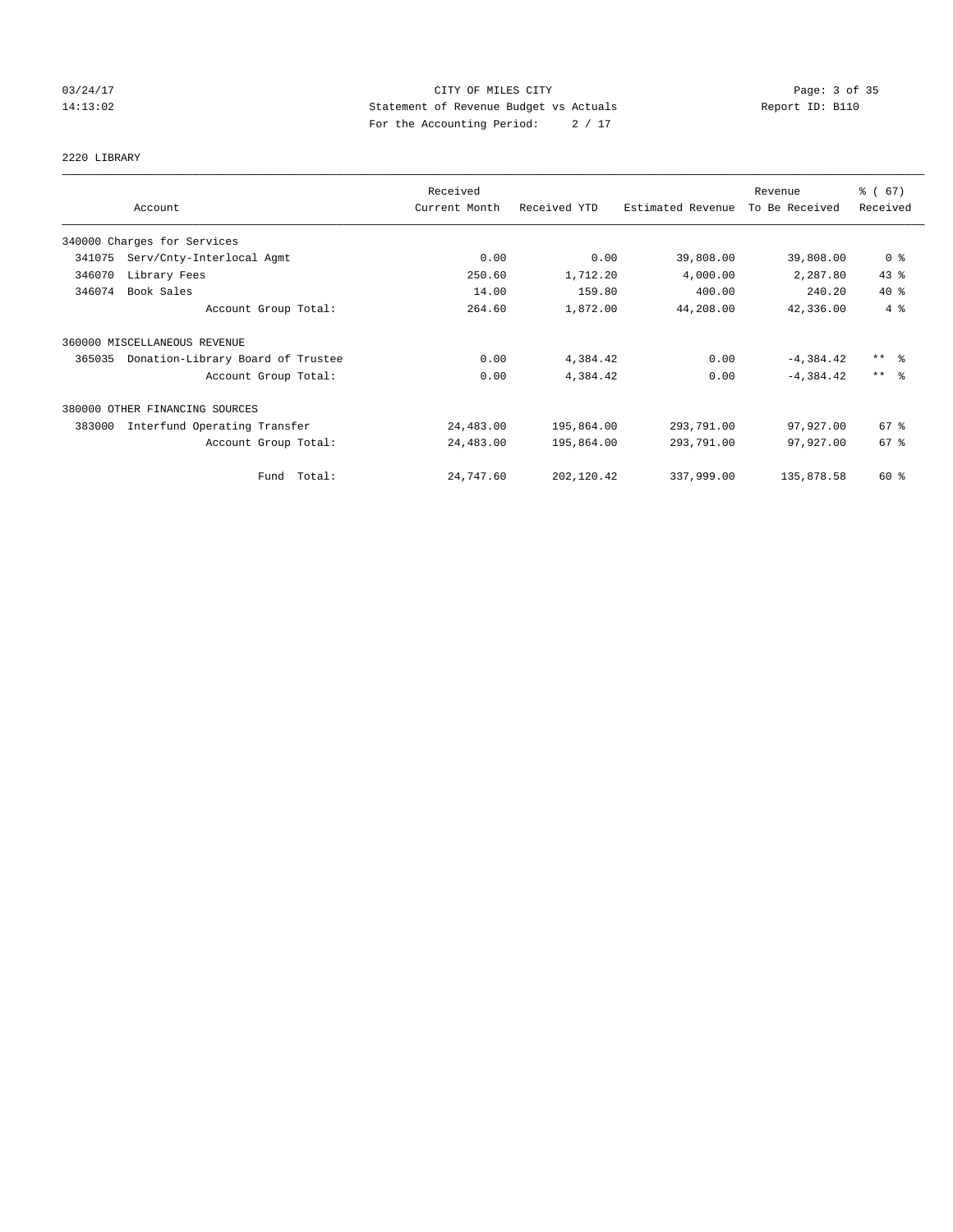# 03/24/17 Page: 4 of 35 14:13:02 Statement of Revenue Budget vs Actuals Report ID: B110 For the Accounting Period: 2 / 17

2260 EMERGENCY DISASTER

|              | Account                                | Received<br>Current Month | Received YTD | Estimated Revenue To Be Received | Revenue  | 8 ( 67)<br>Received  |
|--------------|----------------------------------------|---------------------------|--------------|----------------------------------|----------|----------------------|
| 310000 TAXES |                                        |                           |              |                                  |          |                      |
| 312000       | Penalty & Interest on Delinquent Taxes | 0.98                      | 13.46        | 0.00                             | $-13.46$ | $***$ %              |
|              | Account Group Total:                   | 0.98                      | 13.46        | 0.00                             | $-13.46$ | $***$ $\frac{6}{10}$ |
|              | Fund Total:                            | 0.98                      | 13.46        | 0.00                             | $-13.46$ | $***$ $\frac{6}{10}$ |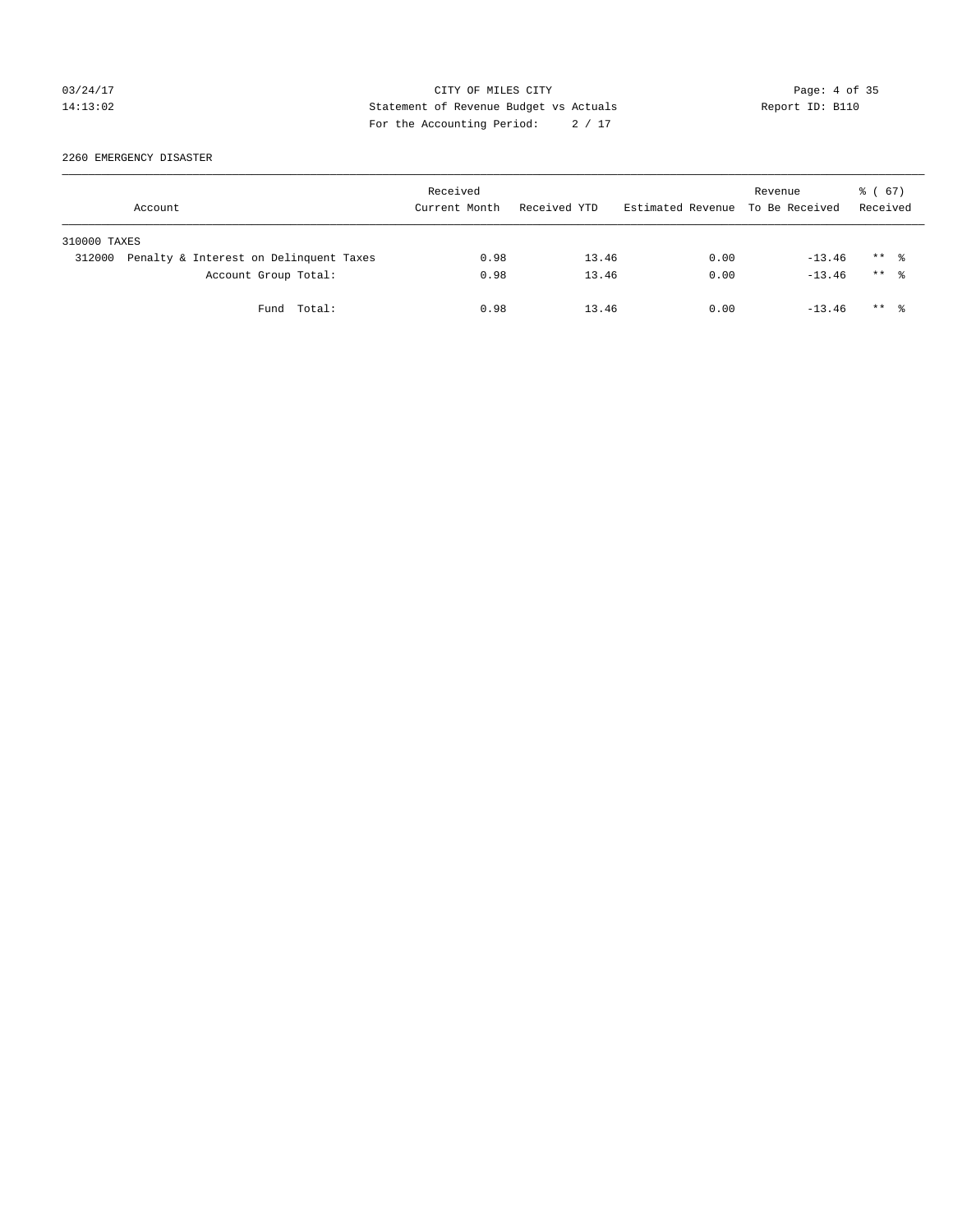# 03/24/17 Page: 5 of 35 14:13:02 Statement of Revenue Budget vs Actuals Report ID: B110 For the Accounting Period: 2 / 17

#### 2270 Health

|                                        | Received      |              |                   | Revenue        | % (67)          |
|----------------------------------------|---------------|--------------|-------------------|----------------|-----------------|
| Account                                | Current Month | Received YTD | Estimated Revenue | To Be Received | Received        |
| 340000 Charges for Services            |               |              |                   |                |                 |
| Health Inspection Fees<br>344030       | 0.00          | 0.00         | 20,000.00         | 20,000.00      | 0 %             |
| Account Group Total:                   | 0.00          | 0.00         | 20,000.00         | 20,000.00      | 0 <sup>8</sup>  |
| 380000 OTHER FINANCING SOURCES         |               |              |                   |                |                 |
| Interfund Operating Transfer<br>383000 | 0.00          | 6,500.00     | 16,500.00         | 10,000.00      | 39 <sup>8</sup> |
| Account Group Total:                   | 0.00          | 6,500.00     | 16,500.00         | 10,000.00      | 39%             |
| Total:<br>Fund                         | 0.00          | 6,500.00     | 36,500.00         | 30,000.00      | 18 <sup>8</sup> |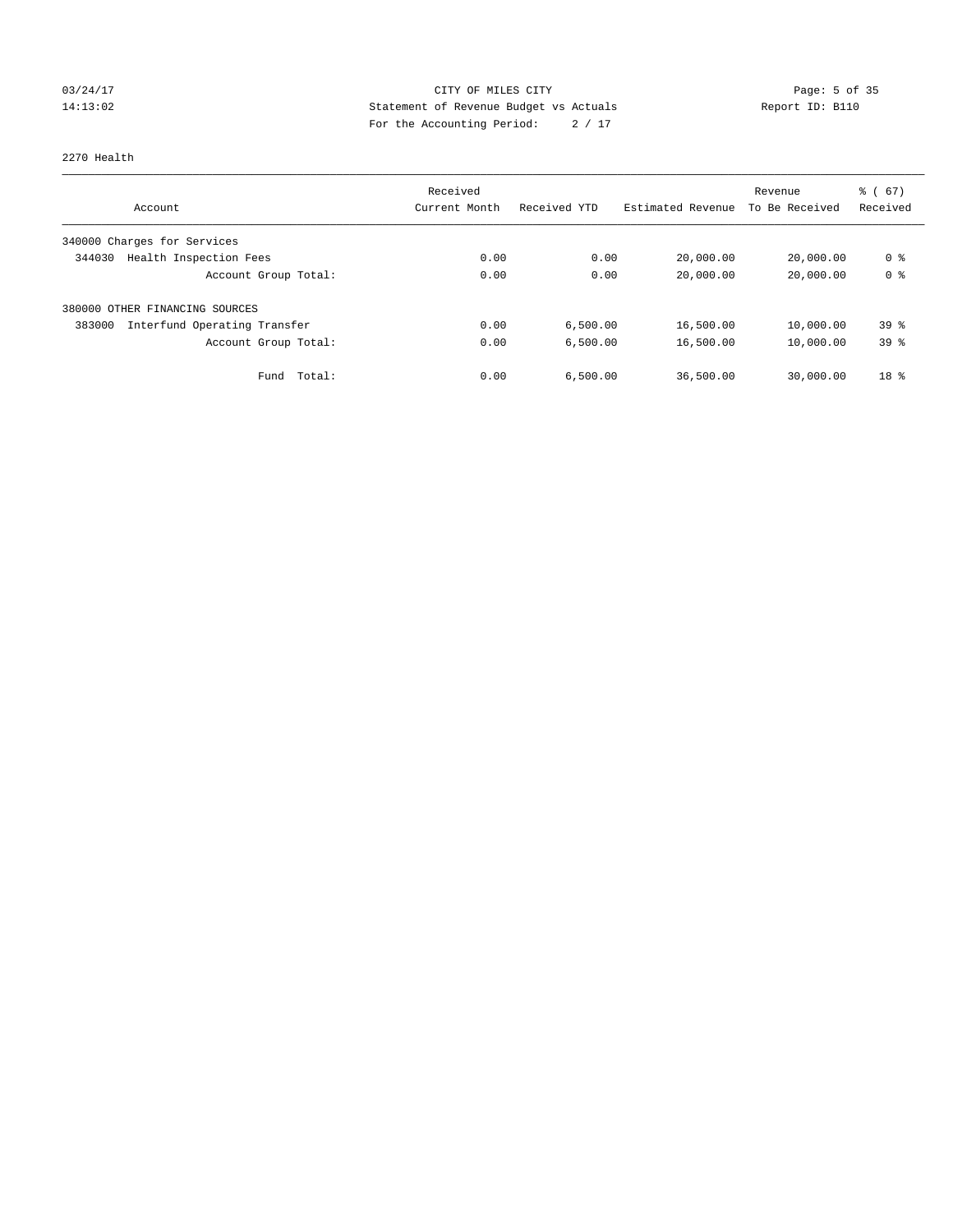# 03/24/17 Page: 6 of 35 14:13:02 Statement of Revenue Budget vs Actuals Report ID: B110 For the Accounting Period: 2 / 17

2310 TIFD-Downtown

| Account                                | Received<br>Current Month | Received YTD | Estimated Revenue | Revenue<br>To Be Received | % (67)<br>Received |
|----------------------------------------|---------------------------|--------------|-------------------|---------------------------|--------------------|
|                                        |                           |              |                   |                           |                    |
| 330000 INTERGOVERNMENTAL REVENUES      |                           |              |                   |                           |                    |
| 331171<br>HP-CDBG-ED Grant             | 0.00                      | 0.00         | 190,000.00        | 190,000.00                | 0 <sup>8</sup>     |
| Montana Main St Grant<br>331172        | 0.00                      | 0.00         | 10,000.00         | 10,000.00                 | 0 <sup>8</sup>     |
| Account Group Total:                   | 0.00                      | 0.00         | 200,000.00        | 200,000.00                | 0 <sup>8</sup>     |
| 340000 Charges for Services            |                           |              |                   |                           |                    |
| 346080<br>Preservation Service Fees    | 0.00                      | 0.00         | 10,000.00         | 10,000.00                 | 0 <sup>8</sup>     |
| Account Group Total:                   | 0.00                      | 0.00         | 10,000.00         | 10,000.00                 | 0 <sup>8</sup>     |
| 360000 MISCELLANEOUS REVENUE           |                           |              |                   |                           |                    |
| 365020<br>Private Grant                | 0.00                      | 0.00         | 8,800.00          | 8,800.00                  | 0 <sup>8</sup>     |
| Account Group Total:                   | 0.00                      | 0.00         | 8,800.00          | 8,800.00                  | 0 <sup>8</sup>     |
| 380000 OTHER FINANCING SOURCES         |                           |              |                   |                           |                    |
| 383000<br>Interfund Operating Transfer | 0.00                      | 5,800.00     | 5,800.00          | 0.00                      | $100*$             |
| Account Group Total:                   | 0.00                      | 5,800.00     | 5,800.00          | 0.00                      | $100*$             |
| Fund Total:                            | 0.00                      | 5,800.00     | 224,600.00        | 218,800.00                | 3%                 |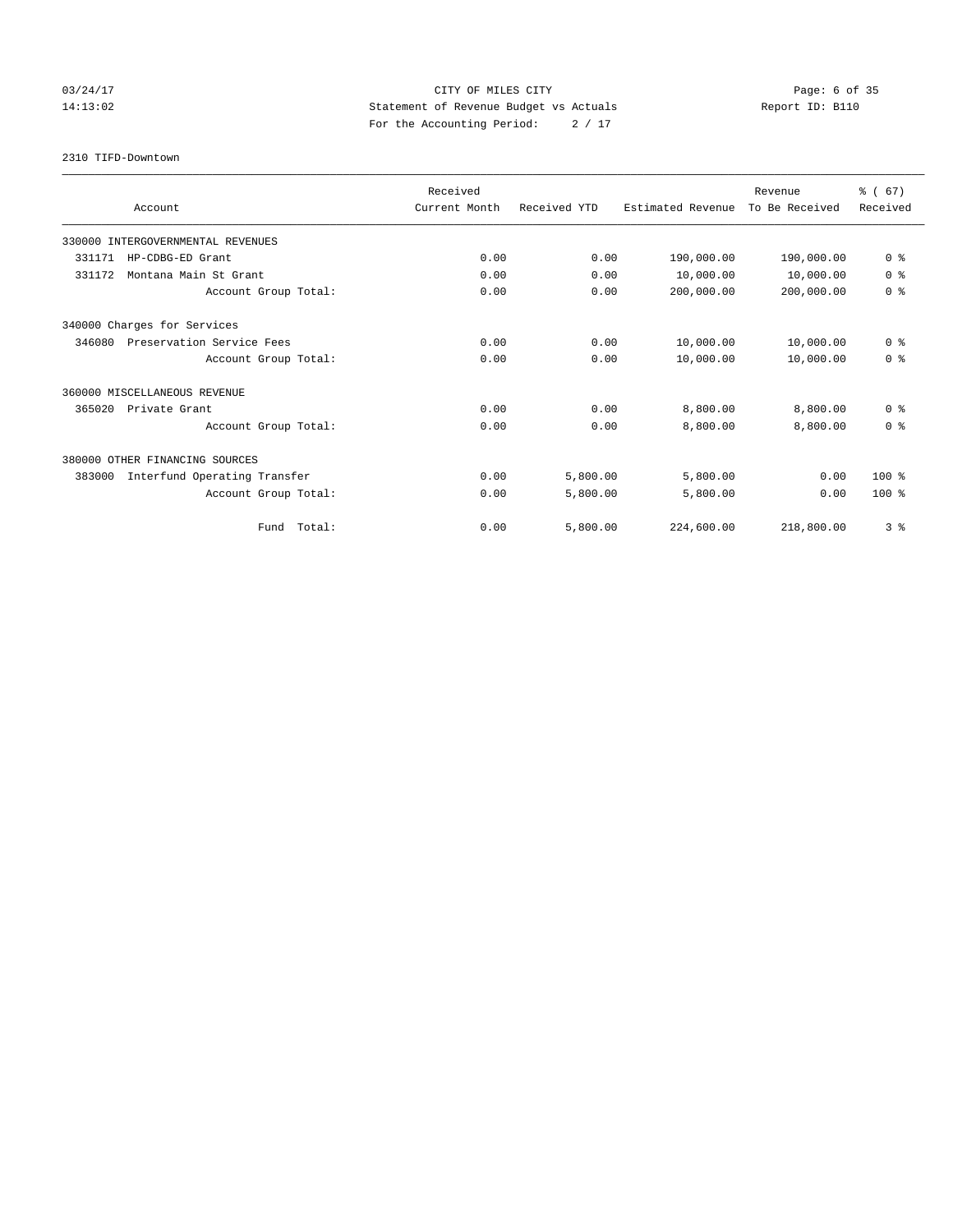# 03/24/17 Page: 7 of 35 14:13:02 Statement of Revenue Budget vs Actuals Report ID: B110 For the Accounting Period: 2 / 17

2350 Local Government/Study Commission

|              | Account                 |             | Received<br>Current Month |      | Received YTD |       | Estimated Revenue | Revenue<br>To Be Received | 8 ( 67)<br>Received |
|--------------|-------------------------|-------------|---------------------------|------|--------------|-------|-------------------|---------------------------|---------------------|
| 310000 TAXES |                         |             |                           |      |              |       |                   |                           |                     |
| 311010       | Real Property Taxes     |             |                           | 0.50 |              | 78.89 | 11,739.00         | 11,660.11                 | 18                  |
| 311020       | Personal Property Taxes |             |                           | 3.15 |              | 16.09 | 0.00              | $-16.09$                  | $***$ %             |
|              | Account Group Total:    |             |                           | 3.65 |              | 94.98 | 11,739.00         | 11,644.02                 | 1 <sup>°</sup>      |
|              |                         | Fund Total: |                           | 3.65 |              | 94.98 | 11,739.00         | 11,644.02                 | 1 %                 |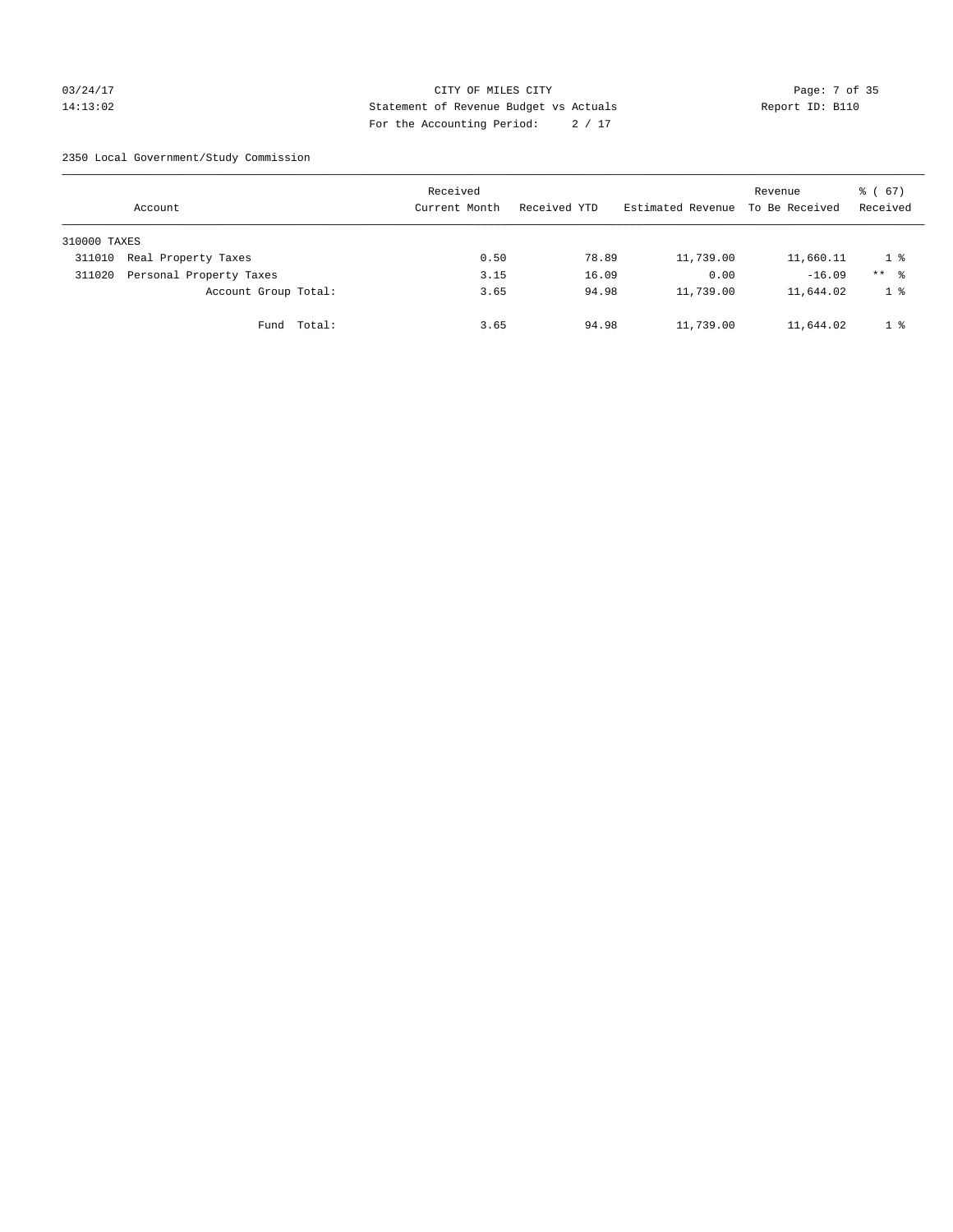# 03/24/17 Page: 8 of 35 14:13:02 Statement of Revenue Budget vs Actuals Report ID: B110 For the Accounting Period: 2 / 17

2372 Permissive Medical Levy

|              | Account                                | Received<br>Current Month | Received YTD | Estimated Revenue | Revenue<br>To Be Received | $\frac{1}{6}$ (67)<br>Received |
|--------------|----------------------------------------|---------------------------|--------------|-------------------|---------------------------|--------------------------------|
| 310000 TAXES |                                        |                           |              |                   |                           |                                |
| 311010       | Real Property Taxes                    | 431.14                    | 108,249.51   | 186,949.00        | 78,699.49                 | 58 %                           |
| 311020       | Personal Property Taxes                | 60.78                     | 310.90       | 5,769.00          | 5,458.10                  | 5 <sup>8</sup>                 |
| 312000       | Penalty & Interest on Delinquent Taxes | 3.42                      | 47.10        | 0.00              | $-47.10$                  | $***$ $ -$                     |
|              | Account Group Total:                   | 495.34                    | 108,607.51   | 192,718.00        | 84, 110.49                | 56 <sup>8</sup>                |
|              | Total:<br>Fund                         | 495.34                    | 108,607.51   | 192,718.00        | 84, 110.49                | $56$ $\frac{6}{3}$             |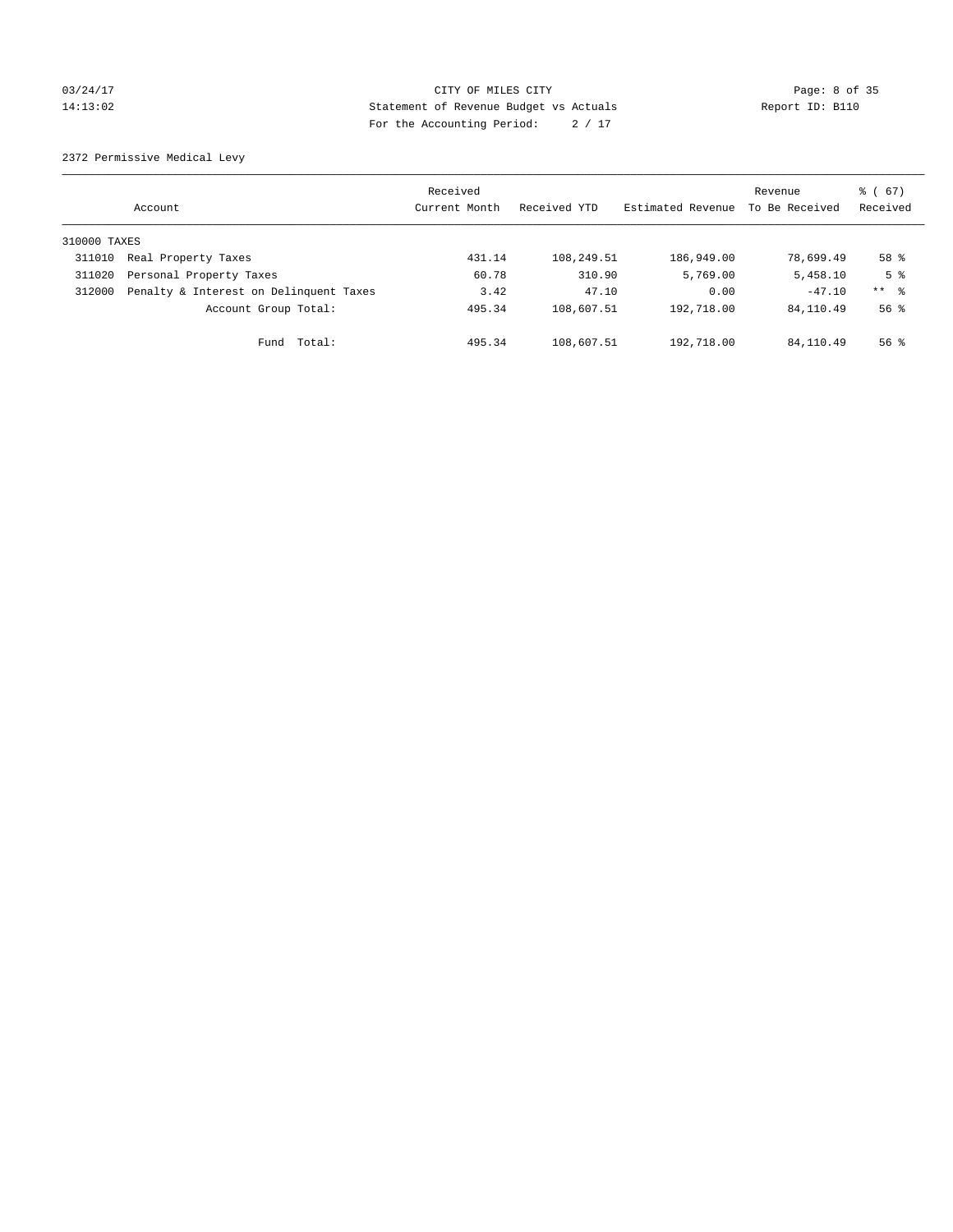# 03/24/17 Page: 9 of 35 14:13:02 Statement of Revenue Budget vs Actuals Report ID: B110 For the Accounting Period: 2 / 17

#### 2394 BUILDING CODE ENFORCEMENT

| Account                              | Received<br>Current Month | Received YTD | Estimated Revenue | Revenue<br>To Be Received | $\frac{1}{6}$ (67)<br>Received |
|--------------------------------------|---------------------------|--------------|-------------------|---------------------------|--------------------------------|
| 320000 LICENSES AND PERMITS          |                           |              |                   |                           |                                |
| Building & Related Permits<br>323010 | 6,395.74                  | 77,741.25    | 75,000.00         | $-2.741.25$               | $104$ %                        |
| Account Group Total:                 | 6,395.74                  | 77.741.25    | 75,000.00         | $-2.741.25$               | $104$ %                        |
| Fund Total:                          | 6,395.74                  | 77.741.25    | 75,000.00         | $-2.741.25$               | $104$ %                        |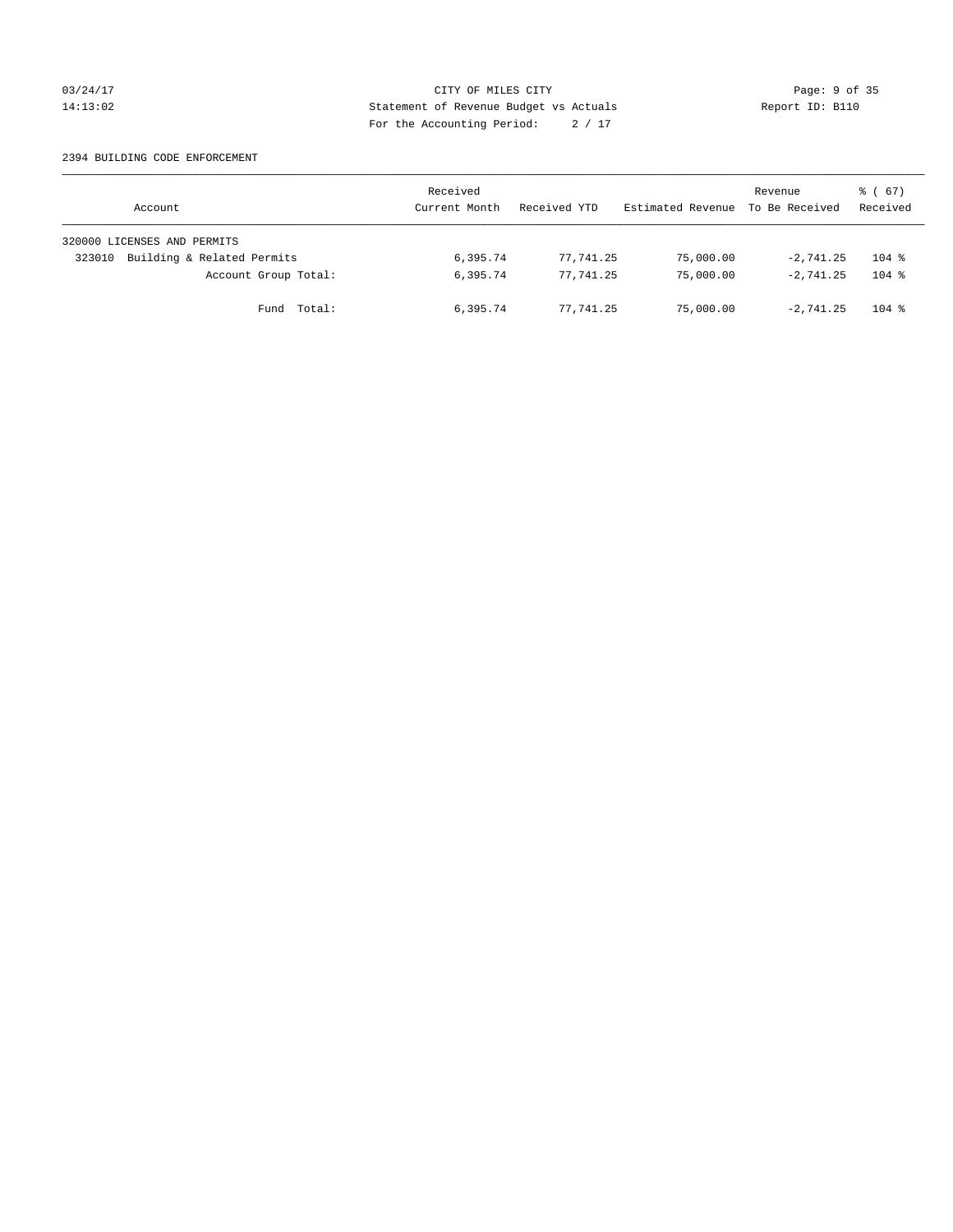# 03/24/17 Page: 10 of 35 14:13:02 Statement of Revenue Budget vs Actuals Report ID: B110 For the Accounting Period: 2 / 17

2400 LTG M D#165-(Gen City)

|                                                    | Received      |              |                   | Revenue        | $\frac{6}{6}$ (67) |
|----------------------------------------------------|---------------|--------------|-------------------|----------------|--------------------|
| Account                                            | Current Month | Received YTD | Estimated Revenue | To Be Received | Received           |
| 360000 MISCELLANEOUS REVENUE                       |               |              |                   |                |                    |
| 363010<br>Maintenance Assessments                  | 748.89        | 104,728.91   | 173,514.00        | 68,785.09      | 60 %               |
| 363040<br>Penalty & Interest on Deling Assessments | 18.01         | 218.40       | 500.00            | 281.60         | $44*$              |
| Account Group Total:                               | 766.90        | 104,947.31   | 174,014.00        | 69,066.69      | 60 %               |
| 370000 INVESTMENT EARNINGS                         |               |              |                   |                |                    |
| 371010<br>Investment Earnings                      | 0.00          | 102.80       | 100.00            | $-2.80$        | $103$ $%$          |
| Account Group Total:                               | 0.00          | 102.80       | 100.00            | $-2.80$        | $103$ %            |
| Total:<br>Fund                                     | 766.90        | 105,050.11   | 174,114.00        | 69,063.89      | 60 %               |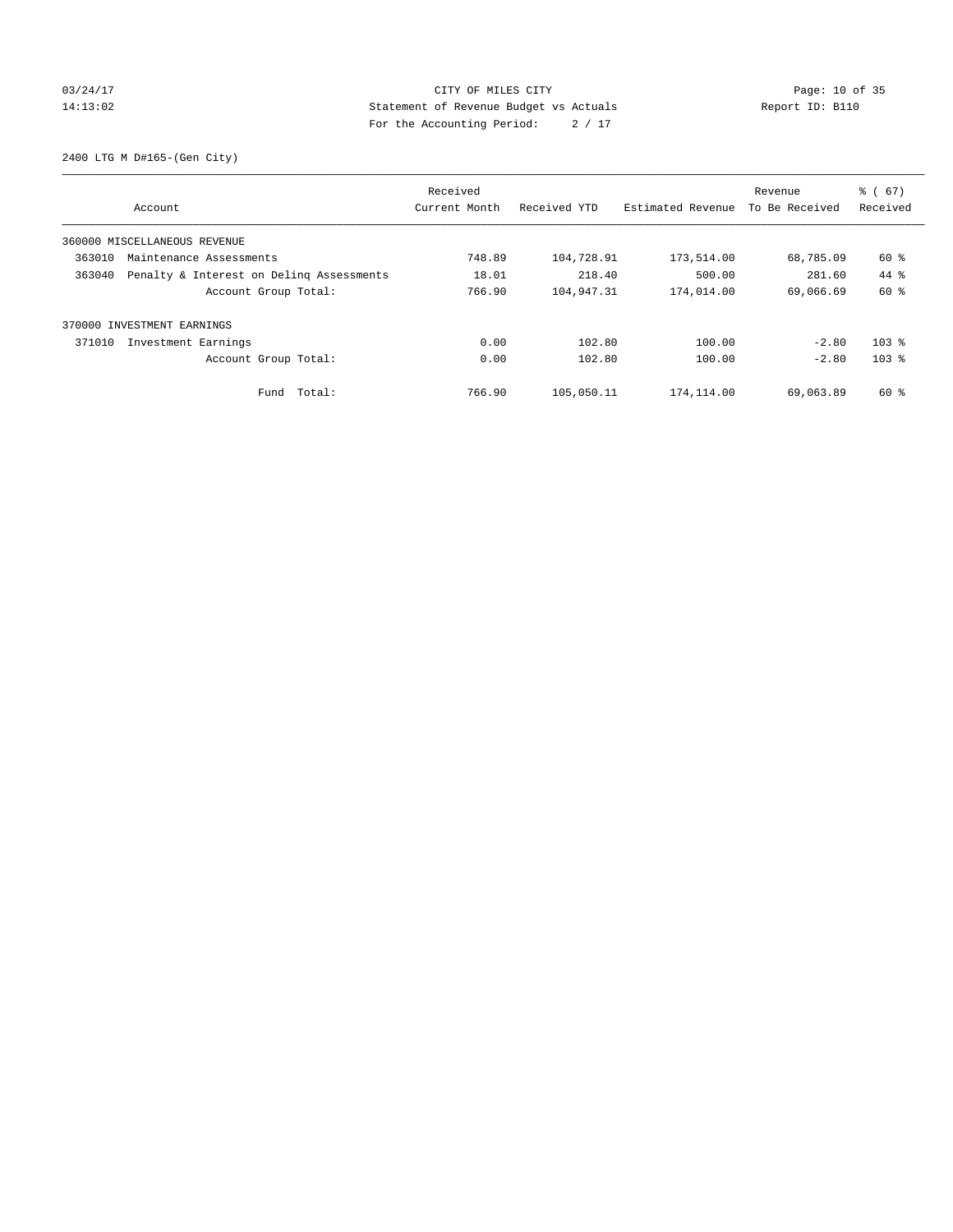# 03/24/17 Page: 11 of 35 14:13:02 Statement of Revenue Budget vs Actuals Report ID: B110 For the Accounting Period: 2 / 17

2420 LTG M D#167-(MilesAddn Etc)

|        |                                          | Received      |              | Revenue           |                | $\frac{6}{6}$ (67) |
|--------|------------------------------------------|---------------|--------------|-------------------|----------------|--------------------|
|        | Account                                  | Current Month | Received YTD | Estimated Revenue | To Be Received | Received           |
|        | 360000 MISCELLANEOUS REVENUE             |               |              |                   |                |                    |
| 363010 | Maintenance Assessments                  | 107.46        | 17,968.47    | 30,310.00         | 12,341.53      | 59%                |
| 363040 | Penalty & Interest on Deling Assessments | 1.82          | 100.38       | 100.00            | $-0.38$        | $100*$             |
|        | Account Group Total:                     | 109.28        | 18,068.85    | 30,410.00         | 12,341.15      | 59 %               |
| 370000 | INVESTMENT EARNINGS                      |               |              |                   |                |                    |
| 371010 | Investment Earnings                      | 0.00          | 34.09        | 0.00              | $-34.09$       | ** 왕               |
|        | Account Group Total:                     | 0.00          | 34.09        | 0.00              | $-34.09$       | $***$ $\approx$    |
|        | Fund Total:                              | 109.28        | 18,102.94    | 30,410.00         | 12,307.06      | 60 %               |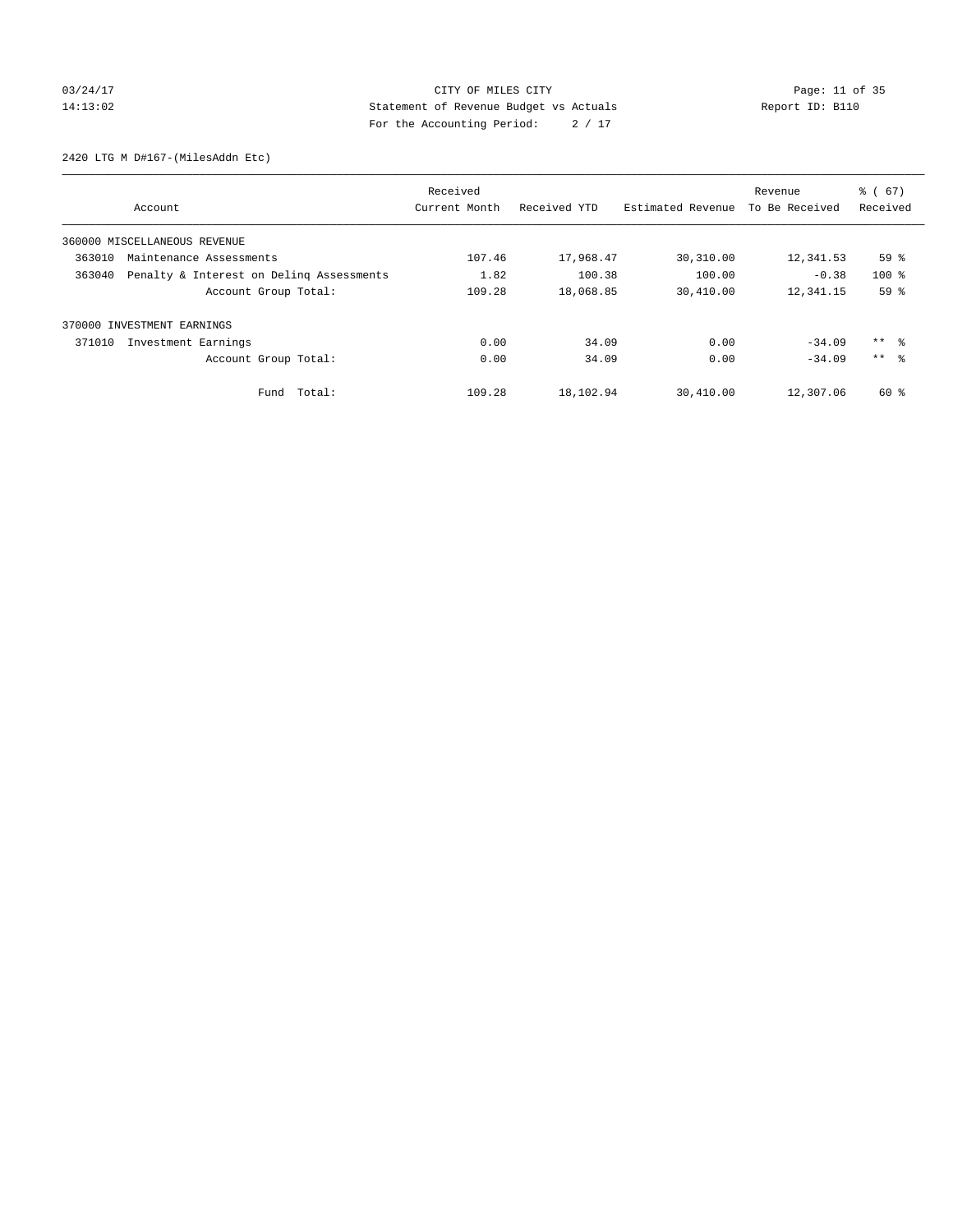# 03/24/17 Page: 12 of 35 14:13:02 Statement of Revenue Budget vs Actuals Report ID: B110 For the Accounting Period: 2 / 17

2430 LTG M D#171-(Balsam Est)

|                                                    | Received      |              |                   | Revenue        |                 |
|----------------------------------------------------|---------------|--------------|-------------------|----------------|-----------------|
| Account                                            | Current Month | Received YTD | Estimated Revenue | To Be Received | Received        |
| 360000 MISCELLANEOUS REVENUE                       |               |              |                   |                |                 |
| 363010<br>Maintenance Assessments                  | 47.04         | 3,229.68     | 5,607.00          | 2,377.32       | 58 %            |
| Penalty & Interest on Deling Assessments<br>363040 | 0.80          | 3.05         | 0.00              | $-3.05$        | $***$ $ -$      |
| Account Group Total:                               | 47.84         | 3,232.73     | 5,607.00          | 2,374.27       | 58 %            |
| 370000 INVESTMENT EARNINGS                         |               |              |                   |                |                 |
| 371010<br>Investment Earnings                      | 0.00          | 2.53         | 0.00              | $-2.53$        | ** 왕            |
| Account Group Total:                               | 0.00          | 2.53         | 0.00              | $-2.53$        | $***$ $\approx$ |
| Total:<br>Fund                                     | 47.84         | 3,235.26     | 5,607.00          | 2,371.74       | 58 %            |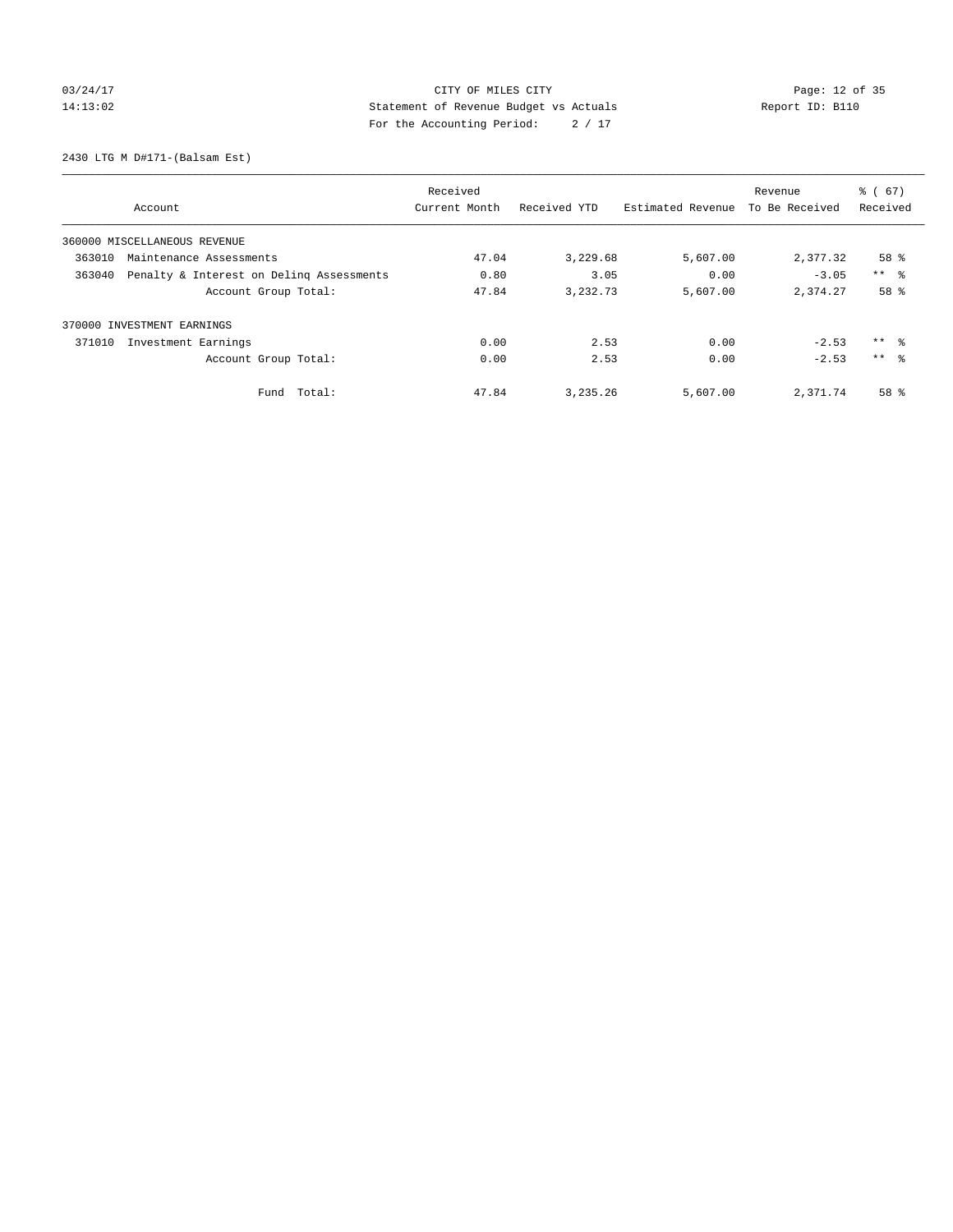# 03/24/17 Page: 13 of 35 14:13:02 Statement of Revenue Budget vs Actuals Report ID: B110 For the Accounting Period: 2 / 17

2440 LTG M D#172-(Main Str)

|                                                    | Received      |              |                   | Revenue        | $\frac{6}{6}$ (67) |
|----------------------------------------------------|---------------|--------------|-------------------|----------------|--------------------|
| Account                                            | Current Month | Received YTD | Estimated Revenue | To Be Received | Received           |
| 360000 MISCELLANEOUS REVENUE                       |               |              |                   |                |                    |
| 363010<br>Maintenance Assessments                  | 92.77         | 11,075.38    | 18,528.00         | 7,452.62       | 60 %               |
| 363040<br>Penalty & Interest on Deling Assessments | 1.57          | 27.02        | 100.00            | 72.98          | 278                |
| Account Group Total:                               | 94.34         | 11,102.40    | 18,628.00         | 7.525.60       | 60 %               |
| 370000 INVESTMENT EARNINGS                         |               |              |                   |                |                    |
| 371010<br>Investment Earnings                      | 0.00          | 21.67        | 50.00             | 28.33          | $43$ %             |
| Account Group Total:                               | 0.00          | 21.67        | 50.00             | 28.33          | 43.8               |
| Total:<br>Fund                                     | 94.34         | 11,124.07    | 18,678.00         | 7,553.93       | 60 %               |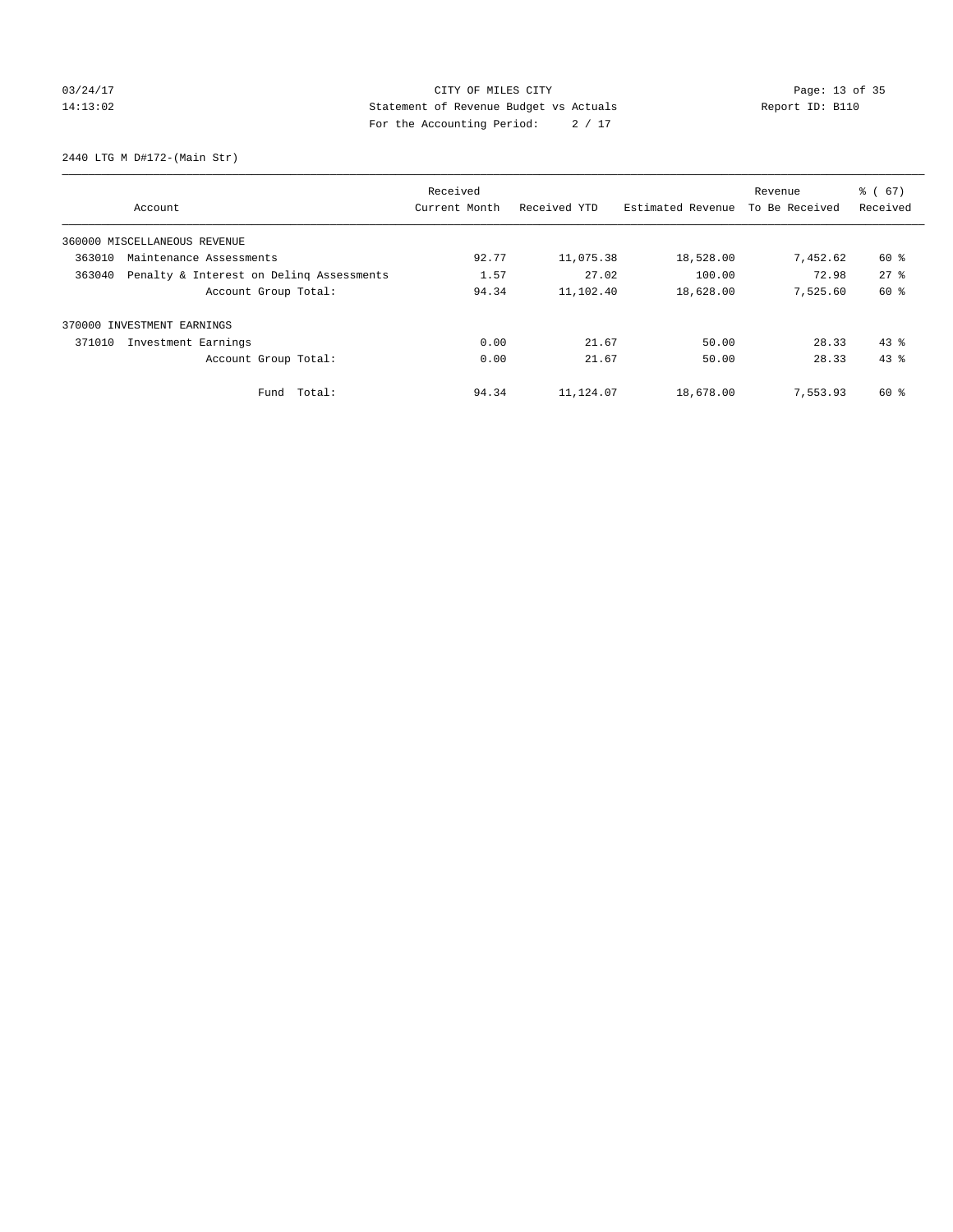# 03/24/17 Page: 14 of 35 14:13:02 Statement of Revenue Budget vs Actuals Report ID: B110 For the Accounting Period: 2 / 17

2450 LTG M D#195-(SG-Trico)

|                                                    | Received      |              |                   | Revenue        | $\frac{6}{6}$ (67) |
|----------------------------------------------------|---------------|--------------|-------------------|----------------|--------------------|
| Account                                            | Current Month | Received YTD | Estimated Revenue | To Be Received | Received           |
| 360000 MISCELLANEOUS REVENUE                       |               |              |                   |                |                    |
| 363010<br>Maintenance Assessments                  | 0.00          | 3,366.75     | 5,889.00          | 2,522.25       | $57*$              |
| 363040<br>Penalty & Interest on Deling Assessments | 0.00          | 8.34         | 0.00              | $-8.34$        | $***$ $ -$         |
| Account Group Total:                               | 0.00          | 3,375.09     | 5,889.00          | 2,513.91       | 57 <sup>8</sup>    |
| 370000 INVESTMENT EARNINGS                         |               |              |                   |                |                    |
| 371010<br>Investment Earnings                      | 0.00          | 4.85         | 0.00              | $-4.85$        | ** 왕               |
| Account Group Total:                               | 0.00          | 4.85         | 0.00              | $-4.85$        | $***$ $\approx$    |
| Total:<br>Fund                                     | 0.00          | 3,379.94     | 5,889.00          | 2,509.06       | 57 <sup>8</sup>    |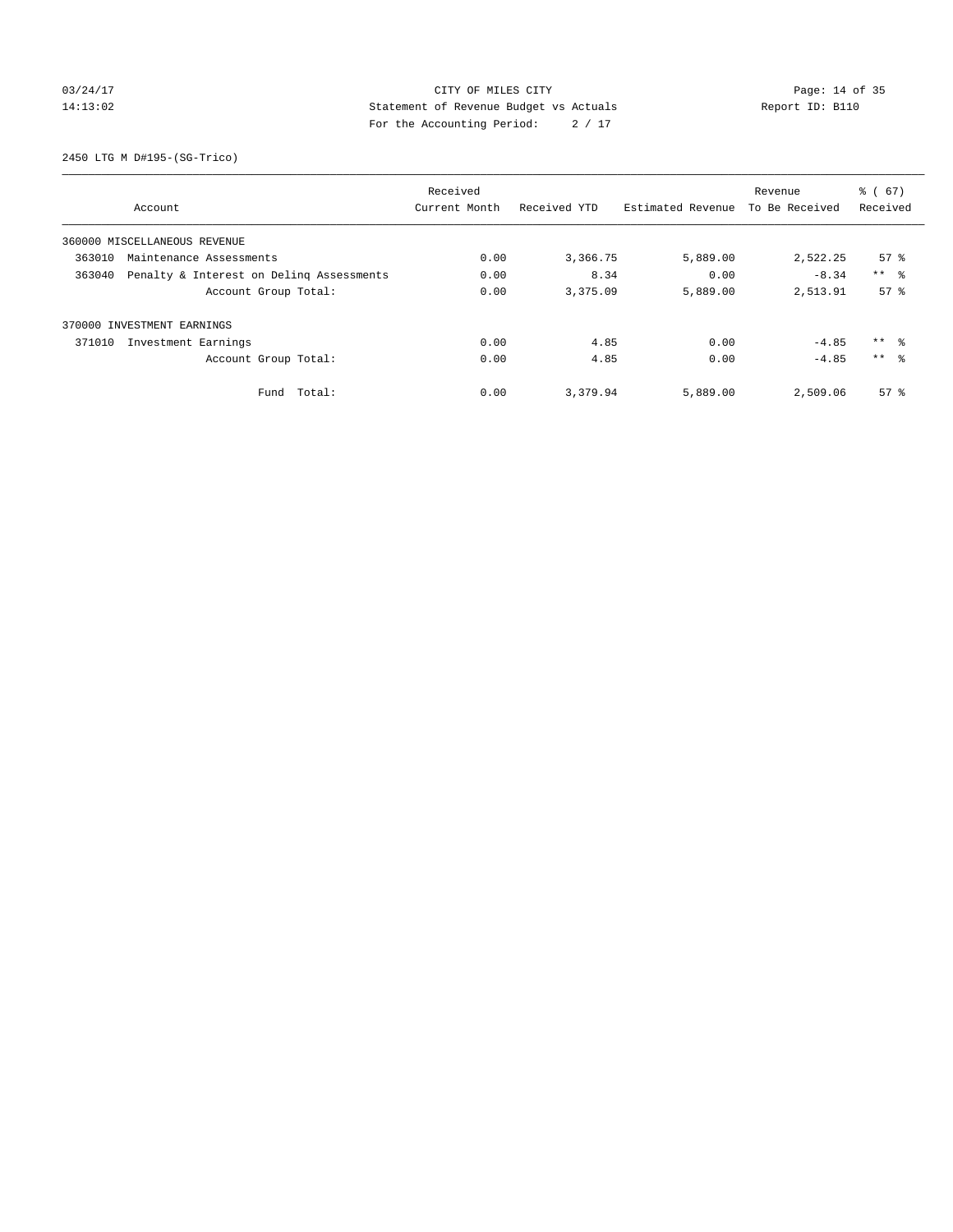# 03/24/17 Page: 15 of 35 14:13:02 Statement of Revenue Budget vs Actuals Report ID: B110 For the Accounting Period: 2 / 17

2470 LTG M D#202-(SG-MDU&NV)

|                              |                                          | Received      |              |                   | Revenue        | $\frac{6}{6}$ (67) |
|------------------------------|------------------------------------------|---------------|--------------|-------------------|----------------|--------------------|
| Account                      |                                          | Current Month | Received YTD | Estimated Revenue | To Be Received | Received           |
| 360000 MISCELLANEOUS REVENUE |                                          |               |              |                   |                |                    |
| 363010                       | Maintenance Assessments                  | 87.51         | 4,848.91     | 7,678.00          | 2,829.09       | 63 %               |
| 363040                       | Penalty & Interest on Deling Assessments | 1.48          | 17.80        | 10.00             | $-7.80$        | 178 %              |
|                              | Account Group Total:                     | 88.99         | 4,866.71     | 7,688.00          | 2,821.29       | 63 %               |
| 370000 INVESTMENT EARNINGS   |                                          |               |              |                   |                |                    |
| 371010                       | Investment Earnings                      | 0.00          | 5.63         | 0.00              | $-5.63$        | ** 왕               |
|                              | Account Group Total:                     | 0.00          | 5.63         | 0.00              | $-5.63$        | $***$ $\approx$    |
|                              | Fund Total:                              | 88.99         | 4,872.34     | 7,688.00          | 2,815.66       | 63 %               |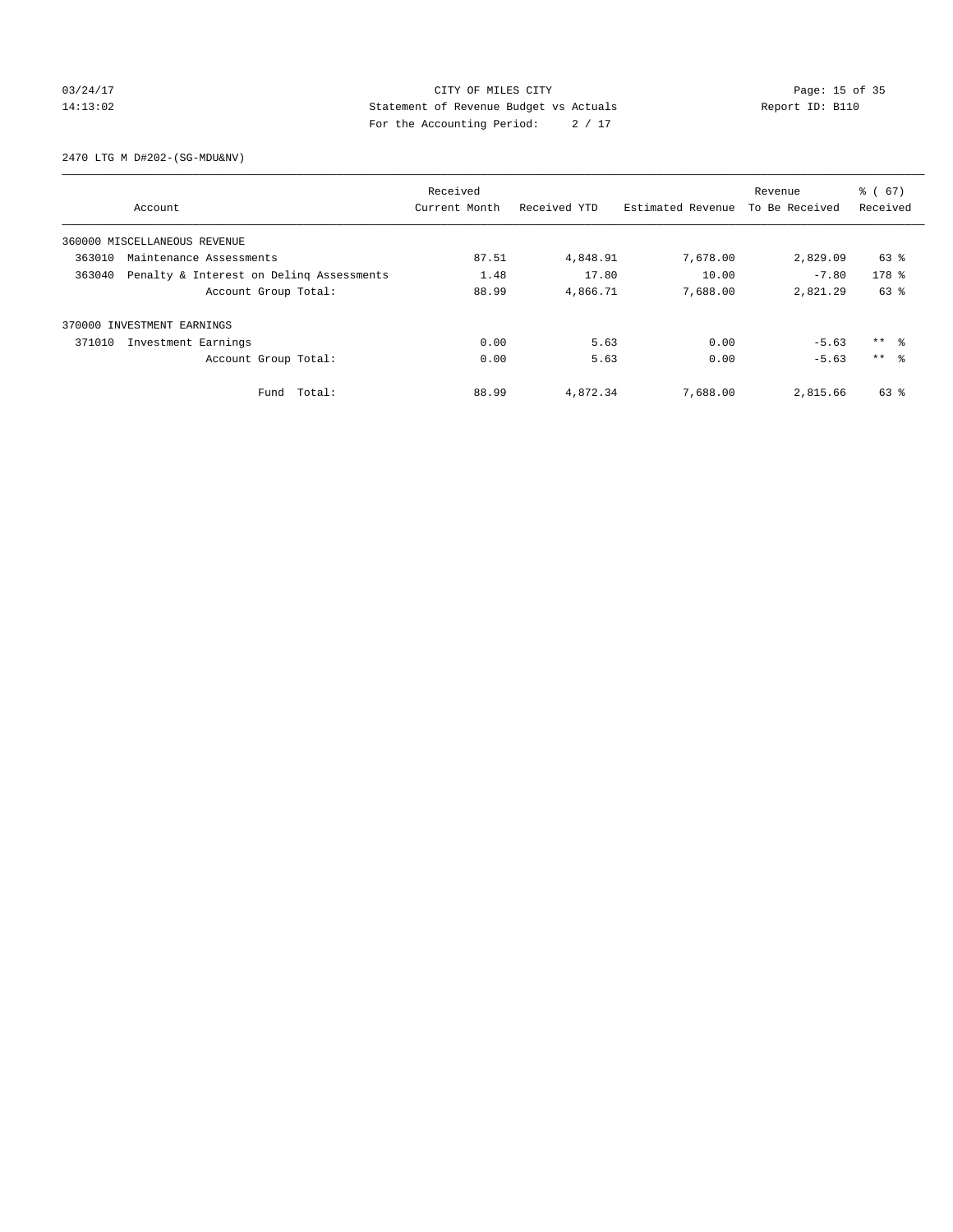# 03/24/17 Page: 16 of 35 14:13:02 Statement of Revenue Budget vs Actuals Report ID: B110 For the Accounting Period: 2 / 17

2480 LTG M M#173-(Milestown Estates)

|        |                                          | Received      |              |                   | Revenue        | $\frac{6}{6}$ (67) |
|--------|------------------------------------------|---------------|--------------|-------------------|----------------|--------------------|
|        | Account                                  | Current Month | Received YTD | Estimated Revenue | To Be Received | Received           |
|        | 360000 MISCELLANEOUS REVENUE             |               |              |                   |                |                    |
| 363010 | Maintenance Assessments                  | 0.00          | 1,095.40     | 1,431.00          | 335.60         | $77*$              |
| 363040 | Penalty & Interest on Deling Assessments | 0.00          | 0.44         | 0.00              | $-0.44$        | $***$ $ -$         |
|        | Account Group Total:                     | 0.00          | 1,095.84     | 1,431.00          | 335.16         | 77.8               |
|        | 370000 INVESTMENT EARNINGS               |               |              |                   |                |                    |
| 371010 | Investment Earnings                      | 0.00          | 3.89         | 0.00              | $-3.89$        | ** 왕               |
|        | Account Group Total:                     | 0.00          | 3.89         | 0.00              | $-3.89$        | $***$ $\approx$    |
|        | Total:<br>Fund                           | 0.00          | 1,099.73     | 1,431.00          | 331.27         | 77.8               |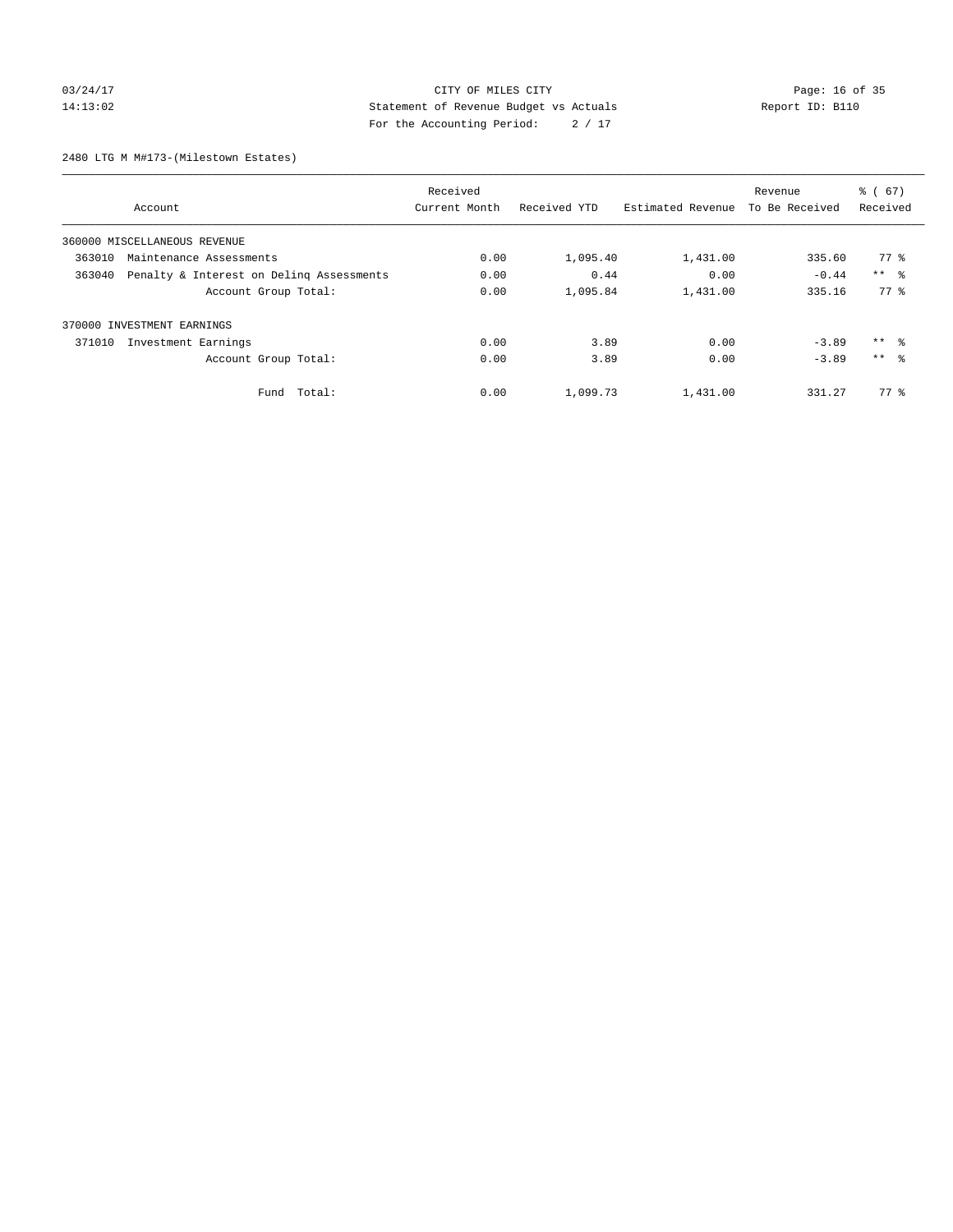# 03/24/17 Page: 17 of 35 14:13:02 Statement of Revenue Budget vs Actuals Report ID: B110 For the Accounting Period: 2 / 17

2510 STR MAINT DIST #204

|        |                                          | Received      |              |                   |                           | % (67)         |
|--------|------------------------------------------|---------------|--------------|-------------------|---------------------------|----------------|
|        | Account                                  | Current Month | Received YTD | Estimated Revenue | Revenue<br>To Be Received | Received       |
|        | 360000 MISCELLANEOUS REVENUE             |               |              |                   |                           |                |
| 362020 | MISC REVENUE                             | 0.00          | 0.00         | 59,703.00         | 59,703.00                 | 0 <sup>8</sup> |
| 363010 | Maintenance Assessments                  | 4,064.66      | 681,946.94   | 1,365,950.00      | 684,003.06                | $50*$          |
| 363040 | Penalty & Interest on Deling Assessments | 68.90         | 1,326.01     | 1,000.00          | $-326.01$                 | $133$ $%$      |
|        | Account Group Total:                     | 4,133.56      | 683, 272.95  | 1,426,653.00      | 743,380.05                | 48 %           |
| 370000 | INVESTMENT EARNINGS                      |               |              |                   |                           |                |
| 371010 | Investment Earnings                      | 0.00          | 1,061.76     | 400.00            | $-661.76$                 | $265$ $%$      |
|        | Account Group Total:                     | 0.00          | 1,061.76     | 400.00            | $-661.76$                 | $265$ $%$      |
|        | 380000 OTHER FINANCING SOURCES           |               |              |                   |                           |                |
| 383000 | Interfund Operating Transfer             | 0.00          | 44,781.00    | 86,220.00         | 41,439.00                 | $52$ $%$       |
|        | Account Group Total:                     | 0.00          | 44,781.00    | 86,220.00         | 41,439.00                 | $52$ $%$       |
|        | Total:<br>Fund                           | 4,133.56      | 729, 115.71  | 1,513,273.00      | 784,157.29                | 48 %           |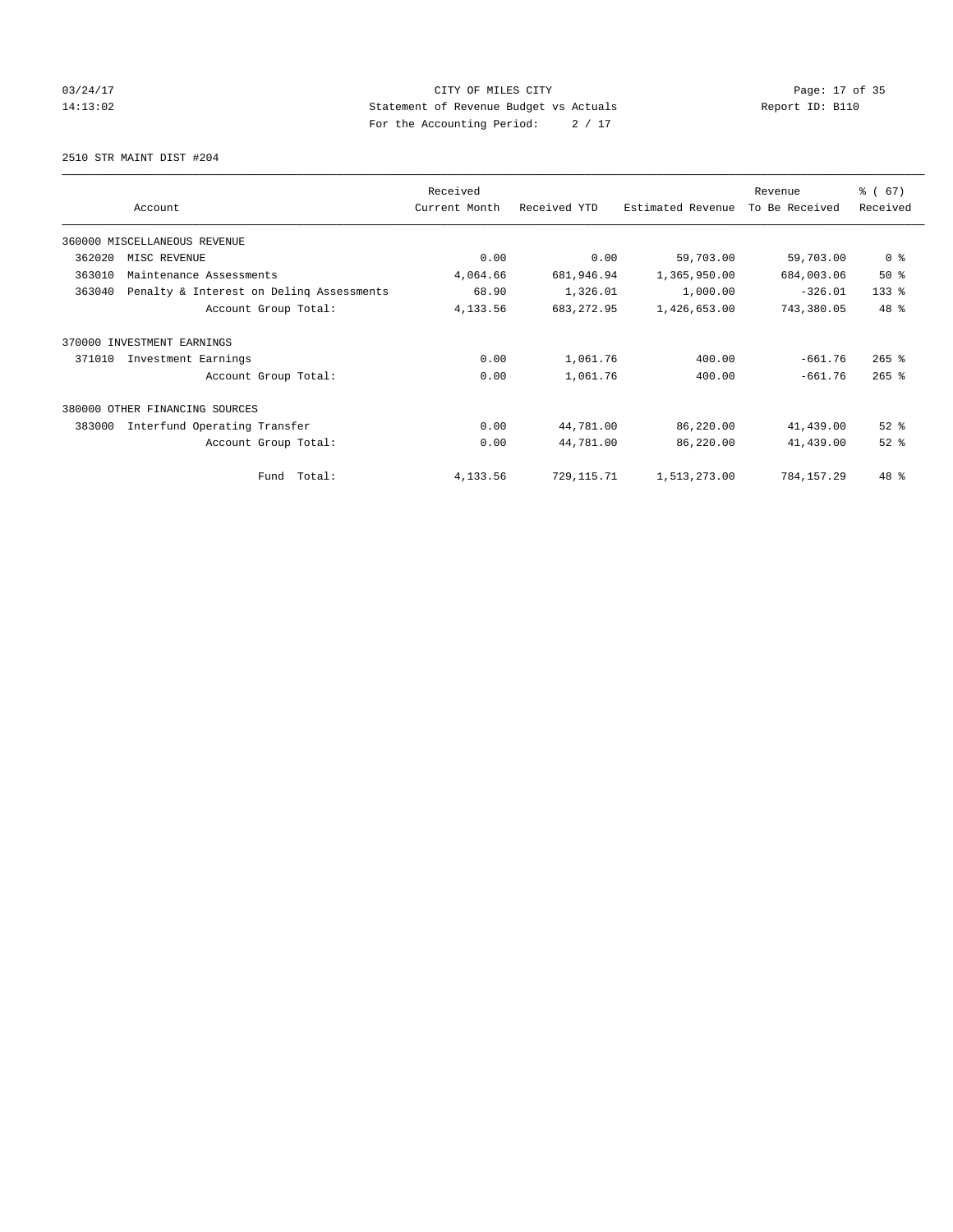# 03/24/17 Page: 18 of 35 14:13:02 Statement of Revenue Budget vs Actuals Report ID: B110 For the Accounting Period: 2 / 17

2520 STR MAINT DIST #205

| Account                                            | Received<br>Current Month | Received YTD | Estimated Revenue | Revenue<br>To Be Received | % (67)<br>Received |
|----------------------------------------------------|---------------------------|--------------|-------------------|---------------------------|--------------------|
|                                                    |                           |              |                   |                           |                    |
| 360000 MISCELLANEOUS REVENUE                       |                           |              |                   |                           |                    |
| 363010<br>Maintenance Assessments                  | 1,603.45                  | 156,612.35   | 473, 419.00       | 316,806.65                | 33%                |
| 363040<br>Penalty & Interest on Deling Assessments | 54.56                     | 600.91       | 1,000.00          | 399.09                    | 60 %               |
| Account Group Total:                               | 1,658.01                  | 157, 213.26  | 474,419.00        | 317, 205.74               | 338                |
| 370000 INVESTMENT EARNINGS                         |                           |              |                   |                           |                    |
| 371010<br>Investment Earnings                      | 0.00                      | 693.87       | 400.00            | $-293.87$                 | $173$ $%$          |
| Account Group Total:                               | 0.00                      | 693.87       | 400.00            | $-293.87$                 | $173$ $%$          |
| 380000 OTHER FINANCING SOURCES                     |                           |              |                   |                           |                    |
| 383000<br>Interfund Operating Transfer             | 0.00                      | 44,781.00    | 86,219.00         | 41,438.00                 | $52$ $%$           |
| Account Group Total:                               | 0.00                      | 44,781.00    | 86,219.00         | 41,438.00                 | $52$ $%$           |
| Fund Total:                                        | 1,658.01                  | 202,688.13   | 561,038.00        | 358, 349.87               | $36*$              |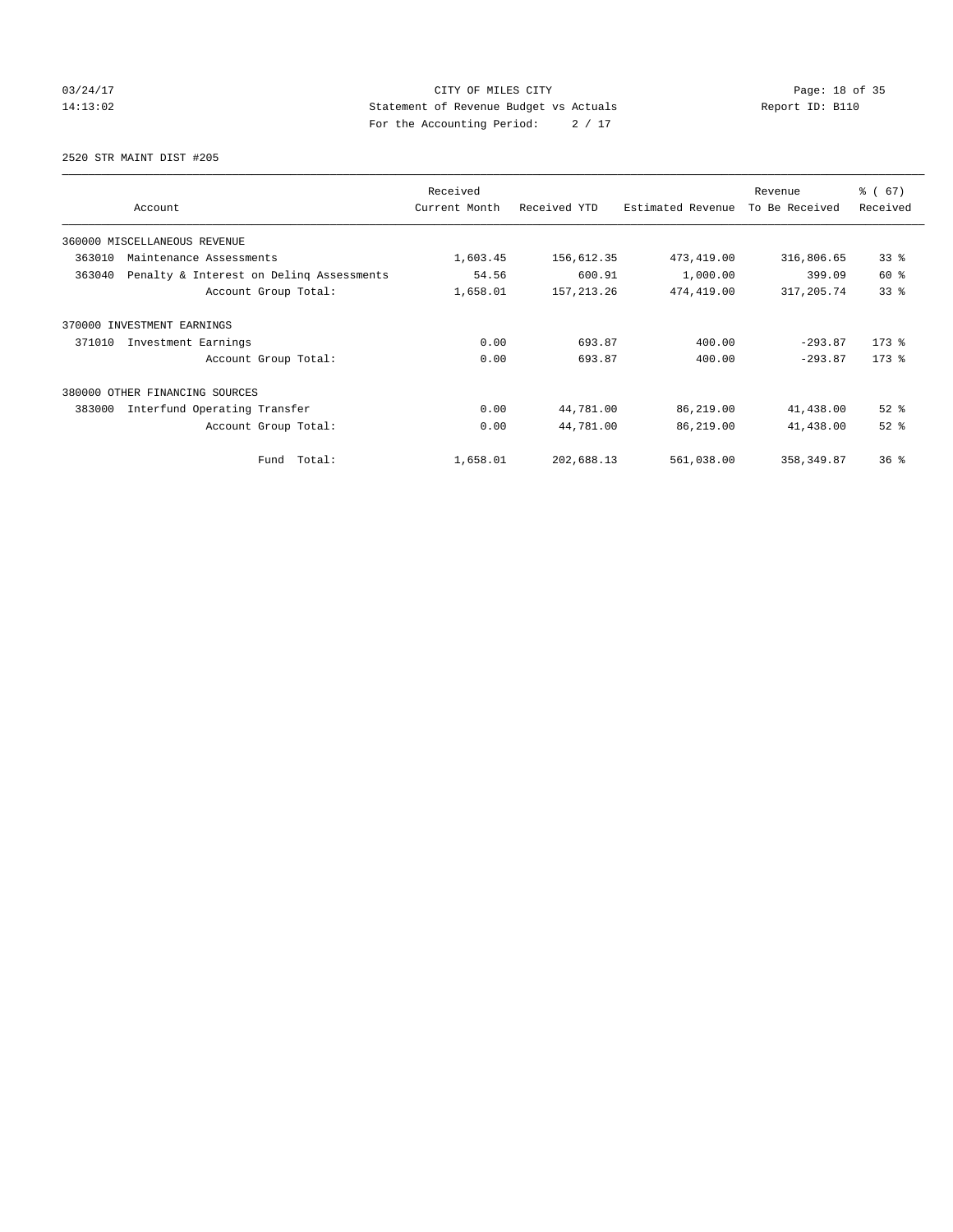# 03/24/17 Page: 19 of 35 14:13:02 Statement of Revenue Budget vs Actuals Report ID: B110 For the Accounting Period: 2 / 17

#### 2540 STR MAINT DIST#207-(MILESTOWN ESTATES)

|        |                                          | Received      |              |                   | Revenue        | $\frac{6}{6}$ (67) |
|--------|------------------------------------------|---------------|--------------|-------------------|----------------|--------------------|
|        | Account                                  | Current Month | Received YTD | Estimated Revenue | To Be Received | Received           |
|        | 360000 MISCELLANEOUS REVENUE             |               |              |                   |                |                    |
| 363010 | Maintenance Assessments                  | 0.00          | 3,941.36     | 5,251.00          | 1,309.64       | 75 %               |
| 363040 | Penalty & Interest on Deling Assessments | 0.00          | 10.95        | 0.00              | $-10.95$       | $***$ $ -$         |
|        | Account Group Total:                     | 0.00          | 3,952.31     | 5,251.00          | 1,298.69       | 75 %               |
| 370000 | INVESTMENT EARNINGS                      |               |              |                   |                |                    |
| 371010 | Investment Earnings                      | 0.00          | 9.24         | 0.00              | $-9.24$        | $***$ $ -$         |
|        | Account Group Total:                     | 0.00          | 9.24         | 0.00              | $-9.24$        | $***$ $\approx$    |
|        | Fund Total:                              | 0.00          | 3,961.55     | 5,251.00          | 1,289.45       | 75 %               |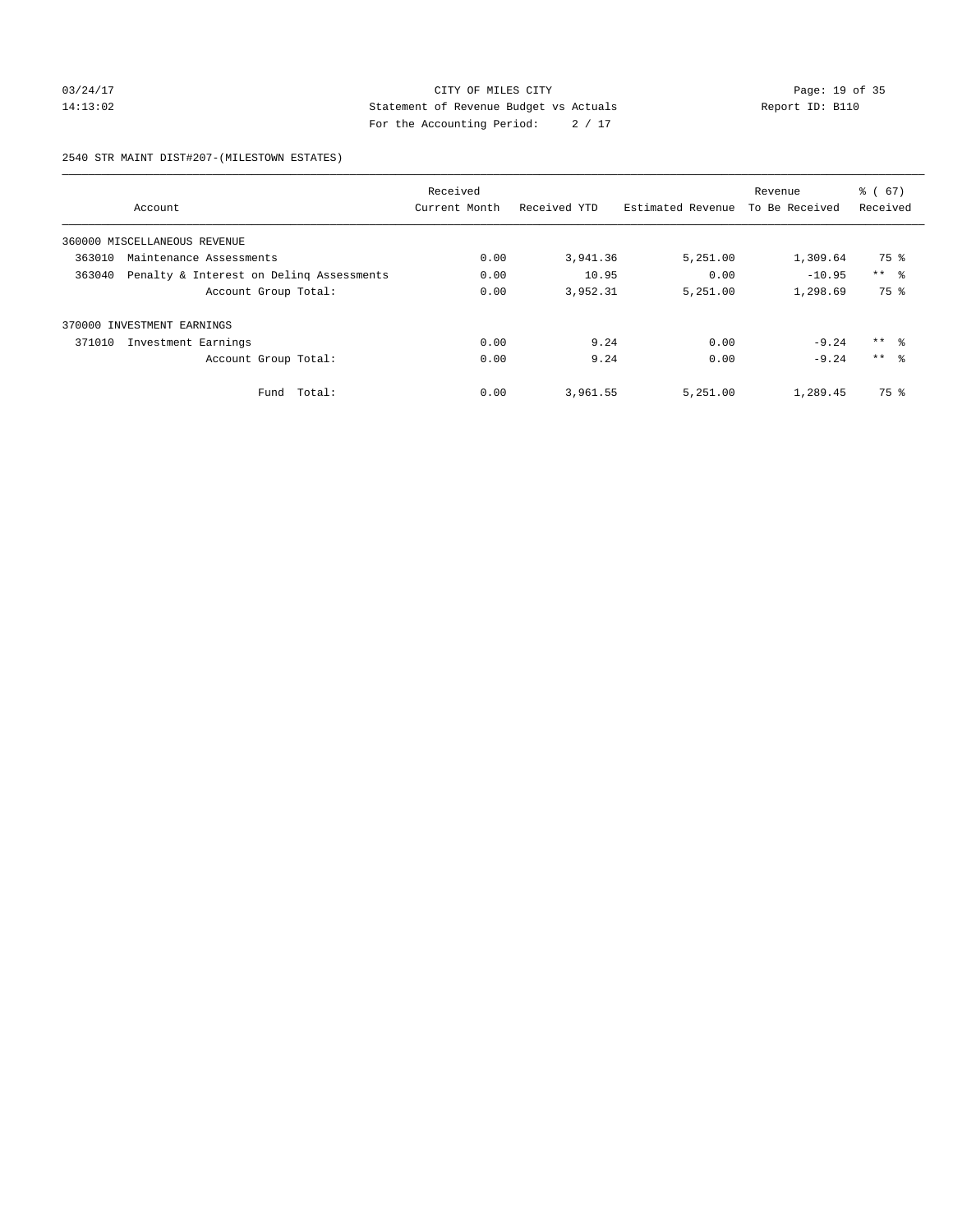# 03/24/17 Page: 20 of 35 14:13:02 Statement of Revenue Budget vs Actuals Report ID: B110 For the Accounting Period: 2 / 17

#### 2701 Fire Grants

| Account                      | Received<br>Current Month | Received YTD | Estimated Revenue | Revenue<br>To Be Received | $\frac{1}{6}$ (67)<br>Received |
|------------------------------|---------------------------|--------------|-------------------|---------------------------|--------------------------------|
| 360000 MISCELLANEOUS REVENUE |                           |              |                   |                           |                                |
| 365040<br>DONATIONS-FIRE/AMB | 0.00                      | 0.00         | 1,000.00          | 1,000.00                  | 0 %                            |
| Account Group Total:         | 0.00                      | 0.00         | 1,000.00          | 1,000.00                  | 0 <sup>8</sup>                 |
| Fund Total:                  | 0.00                      | 0.00         | 1,000.00          | 1,000.00                  | 0 %                            |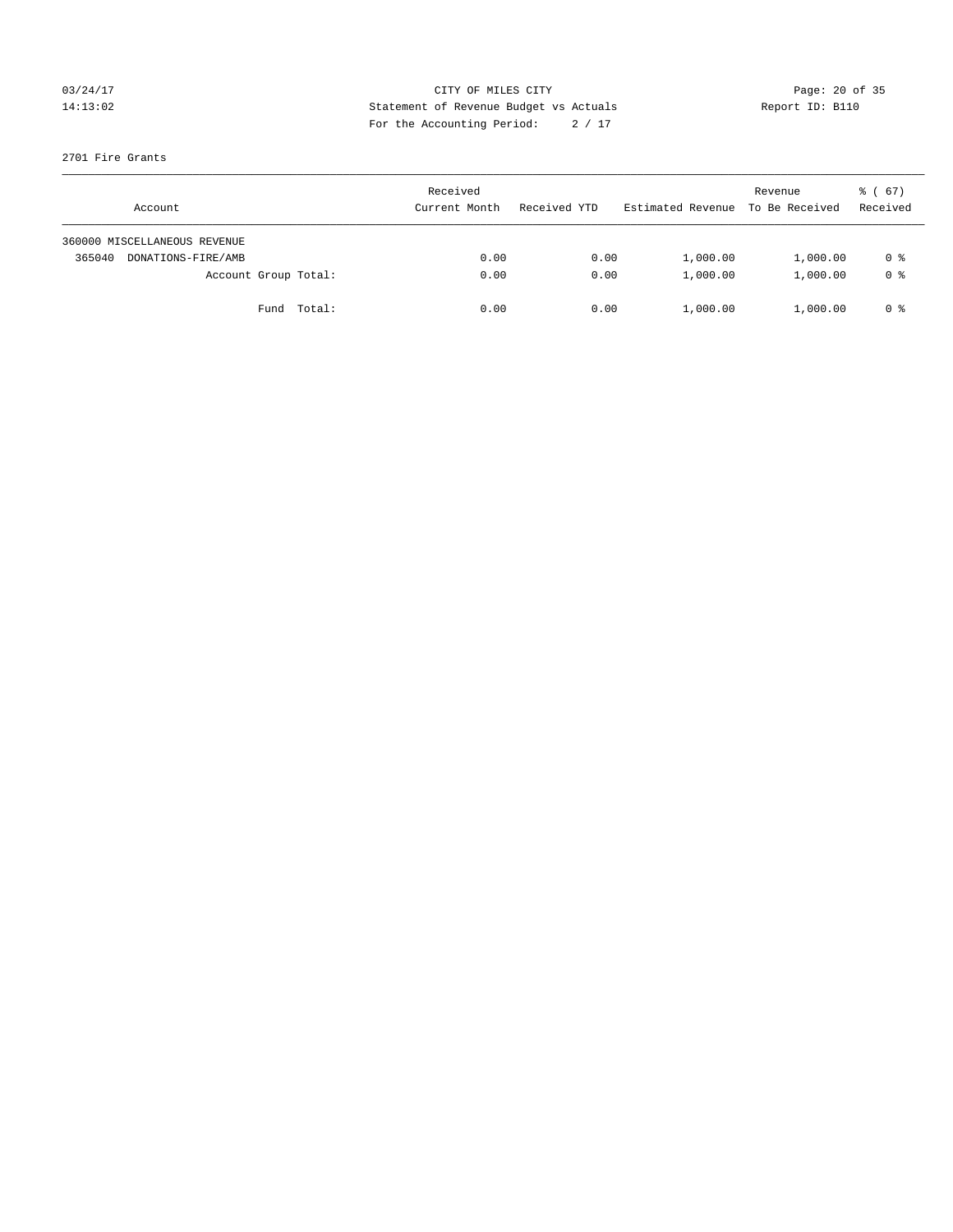# 03/24/17 Page: 21 of 35 14:13:02 Statement of Revenue Budget vs Actuals Report ID: B110 For the Accounting Period: 2 / 17

2820 GAS TAX

| Account                              | Received<br>Current Month | Received YTD | Estimated Revenue | Revenue<br>To Be Received | $\frac{1}{6}$ (67)<br>Received |
|--------------------------------------|---------------------------|--------------|-------------------|---------------------------|--------------------------------|
| 330000 INTERGOVERNMENTAL REVENUES    |                           |              |                   |                           |                                |
| Gasoline Tax Apportionment<br>335040 | 14,927.12                 | 119,416.90   | 179,125.00        | 59,708.10                 | 67 %                           |
| Account Group Total:                 | 14,927.12                 | 119,416.90   | 179,125.00        | 59,708.10                 | 67 %                           |
| Total:<br>Fund                       | 14,927.12                 | 119,416.90   | 179,125.00        | 59,708.10                 | 67 %                           |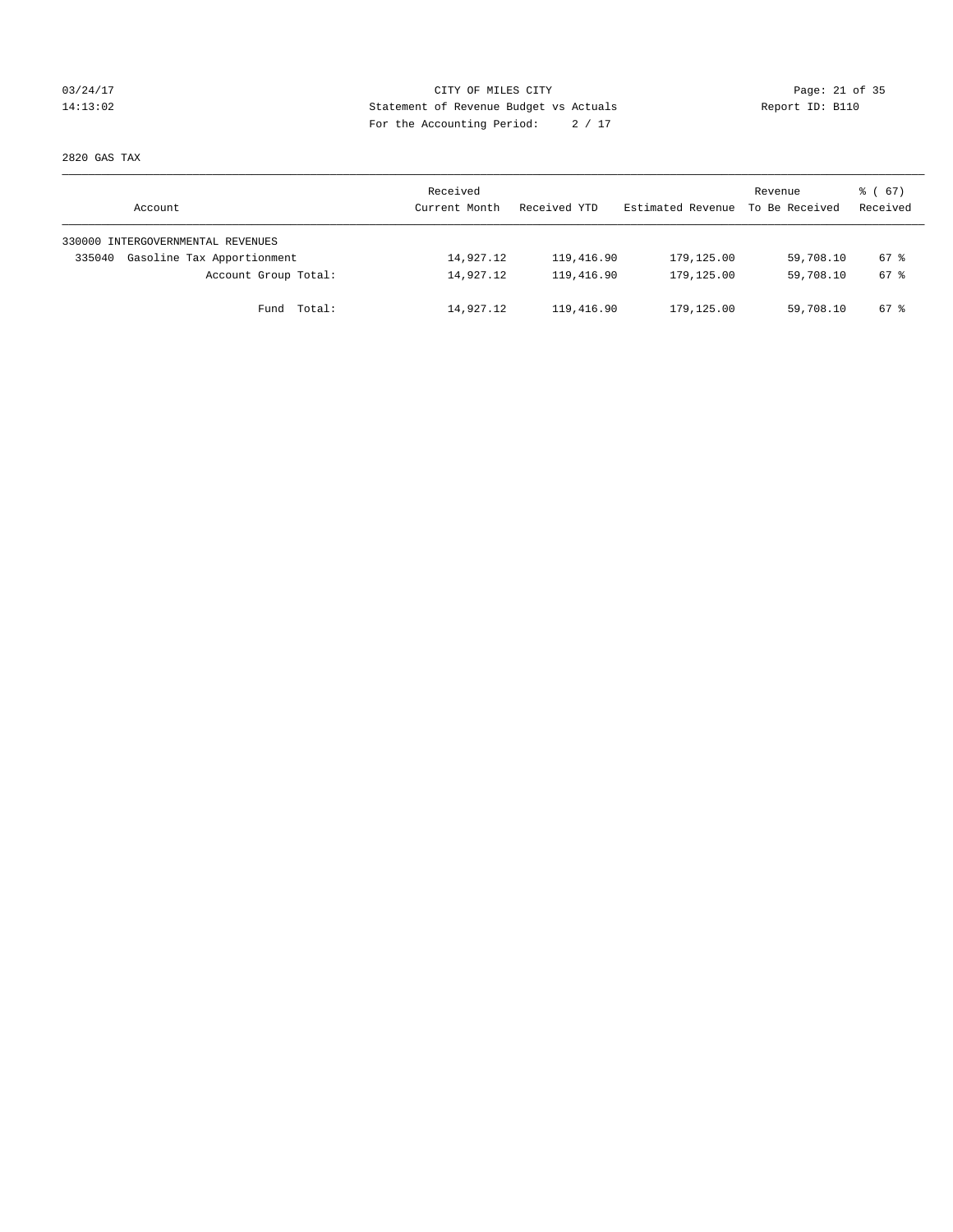# 03/24/17 Page: 22 of 35 14:13:02 Statement of Revenue Budget vs Actuals Report ID: B110 For the Accounting Period: 2 / 17

#### 2850 911 EMERGENCY

|        | Account                           | Received<br>Current Month | Received YTD | Estimated Revenue | Revenue<br>To Be Received | % (67)<br>Received |
|--------|-----------------------------------|---------------------------|--------------|-------------------|---------------------------|--------------------|
|        | 330000 INTERGOVERNMENTAL REVENUES |                           |              |                   |                           |                    |
| 334014 | Homeland Security Grant           | 0.00                      | 0.00         | 105,000.00        | 105,000.00                | 0 <sup>8</sup>     |
| 335080 | Basic 911 Funds                   | 15,680.83                 | 76,412.25    | 63,000.00         | $-13, 412.25$             | $121$ %            |
| 335081 | Enhanced 911 Funds                | 15,680.83                 | 47,768.45    | 63,000.00         | 15, 231.55                | 76 %               |
| 335082 | 911 - WIRELESS FUNDS              | 18,989.49                 | 57,847.28    | 75,000.00         | 17, 152. 72               | $77.$ %            |
|        | Account Group Total:              | 50, 351. 15               | 182,027.98   | 306,000.00        | 123,972.02                | 59 %               |
|        | 370000 INVESTMENT EARNINGS        |                           |              |                   |                           |                    |
| 371010 | Investment Earnings               | 0.00                      | 527.27       | 200.00            | $-327.27$                 | $264$ $%$          |
|        | Account Group Total:              | 0.00                      | 527.27       | 200.00            | $-327.27$                 | $264$ %            |
|        | Fund Total:                       | 50, 351. 15               | 182, 555.25  | 306,200.00        | 123,644.75                | $60*$              |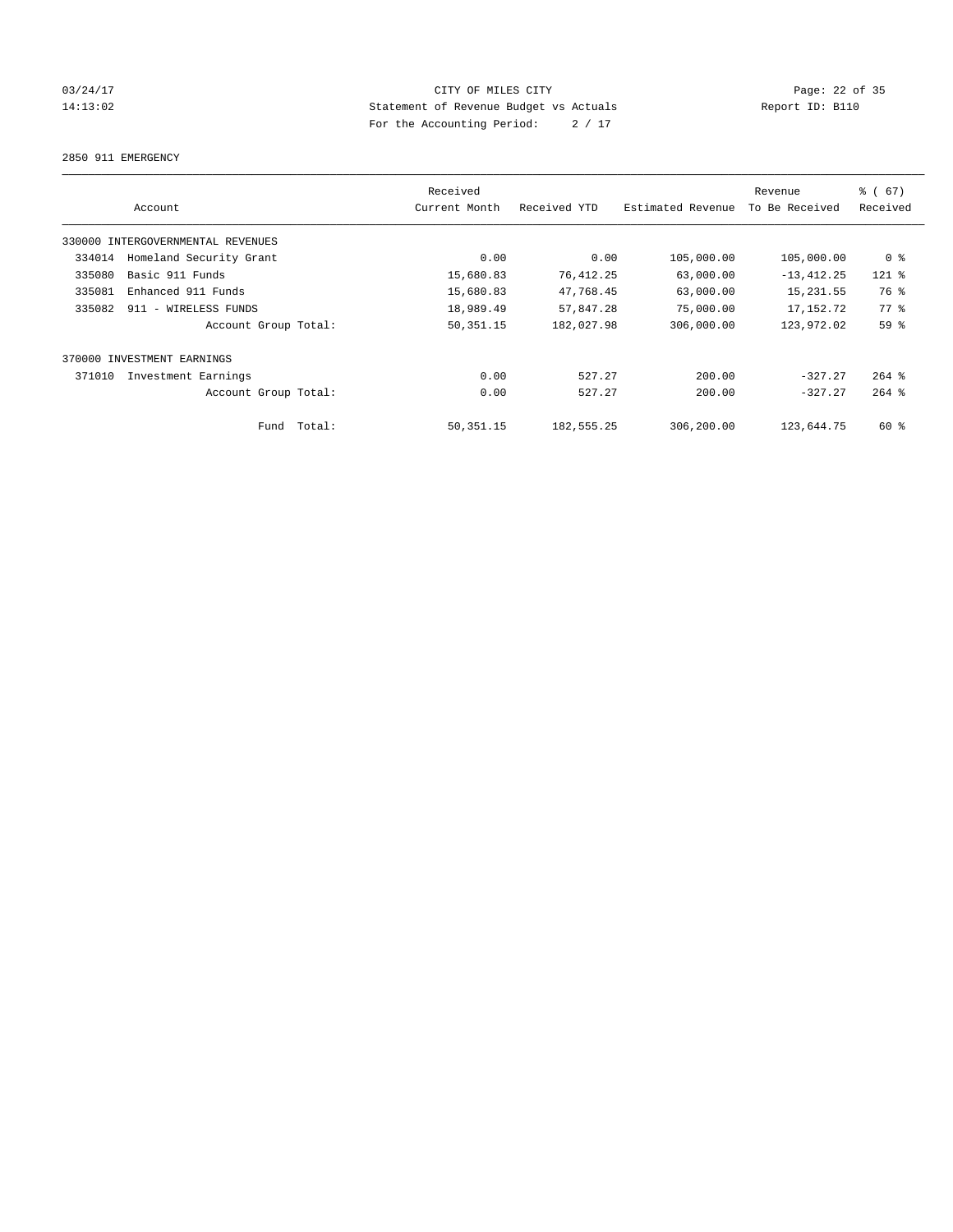# 03/24/17 Page: 23 of 35 14:13:02 Statement of Revenue Budget vs Actuals Report ID: B110 For the Accounting Period: 2 / 17

2880 LIBRARY GRANTS

|        | Account                           | Received<br>Current Month | Received YTD | Estimated Revenue | Revenue<br>To Be Received | $\frac{6}{6}$ (67)<br>Received |
|--------|-----------------------------------|---------------------------|--------------|-------------------|---------------------------|--------------------------------|
|        | 330000 INTERGOVERNMENTAL REVENUES |                           |              |                   |                           |                                |
| 334100 | Library - State Aid               | 0.00                      | 5,398.69     | 5,399.00          | 0.31                      | $100*$                         |
| 334101 | HB#193-Interlibrary Loan Reimb    | 0.00                      | 0.00         | 5,000.00          | 5,000.00                  | 0 <sup>8</sup>                 |
| 334105 | Sagebrush Fed/Coal Sev Tax        | 0.00                      | 4,897.19     | 4,793.00          | $-104.19$                 | $102$ %                        |
|        | Account Group Total:              | 0.00                      | 10,295.88    | 15,192.00         | 4,896.12                  | 68 %                           |
|        | Total:<br>Fund                    | 0.00                      | 10,295.88    | 15,192.00         | 4,896.12                  | 68 %                           |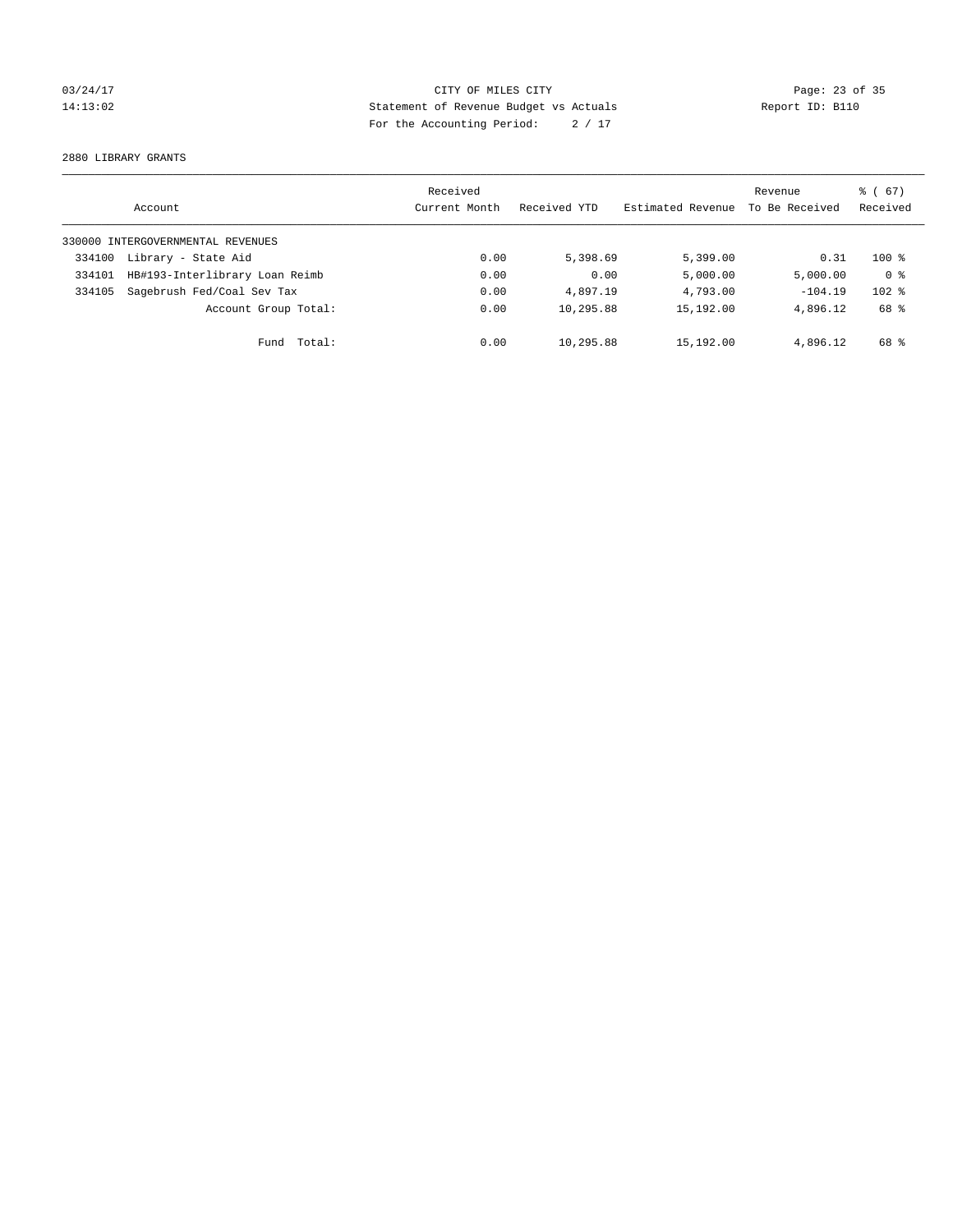# 03/24/17 Page: 24 of 35 14:13:02 Statement of Revenue Budget vs Actuals Report ID: B110 For the Accounting Period: 2 / 17

#### 2935 Historic Preservation

| Account                                | Received<br>Current Month | Received YTD | Estimated Revenue | Revenue<br>To Be Received | % (67)<br>Received |
|----------------------------------------|---------------------------|--------------|-------------------|---------------------------|--------------------|
| 330000 INTERGOVERNMENTAL REVENUES      |                           |              |                   |                           |                    |
| 334000<br>State Grants                 | 0.00                      | 2,750.00     | 5,500.00          | 2,750.00                  | $50*$              |
| Account Group Total:                   | 0.00                      | 2,750.00     | 5,500.00          | 2,750.00                  | $50*$              |
| 340000 Charges for Services            |                           |              |                   |                           |                    |
| 346080<br>Preservation Service Fees    | 0.00                      | 0.00         | 1,200.00          | 1,200.00                  | 0 <sup>8</sup>     |
| Account Group Total:                   | 0.00                      | 0.00         | 1,200.00          | 1,200.00                  | 0 <sup>8</sup>     |
| 360000 MISCELLANEOUS REVENUE           |                           |              |                   |                           |                    |
| Contributions and Donations<br>365000  | 0.00                      | 0.00         | 1,000.00          | 1,000.00                  | 0 <sup>8</sup>     |
| Account Group Total:                   | 0.00                      | 0.00         | 1,000.00          | 1,000.00                  | 0 <sup>8</sup>     |
| 380000 OTHER FINANCING SOURCES         |                           |              |                   |                           |                    |
| 383000<br>Interfund Operating Transfer | 0.00                      | 2,200.00     | 2,200.00          | 0.00                      | $100*$             |
| Account Group Total:                   | 0.00                      | 2,200.00     | 2,200.00          | 0.00                      | $100*$             |
| Fund Total:                            | 0.00                      | 4,950.00     | 9,900.00          | 4,950.00                  | $50*$              |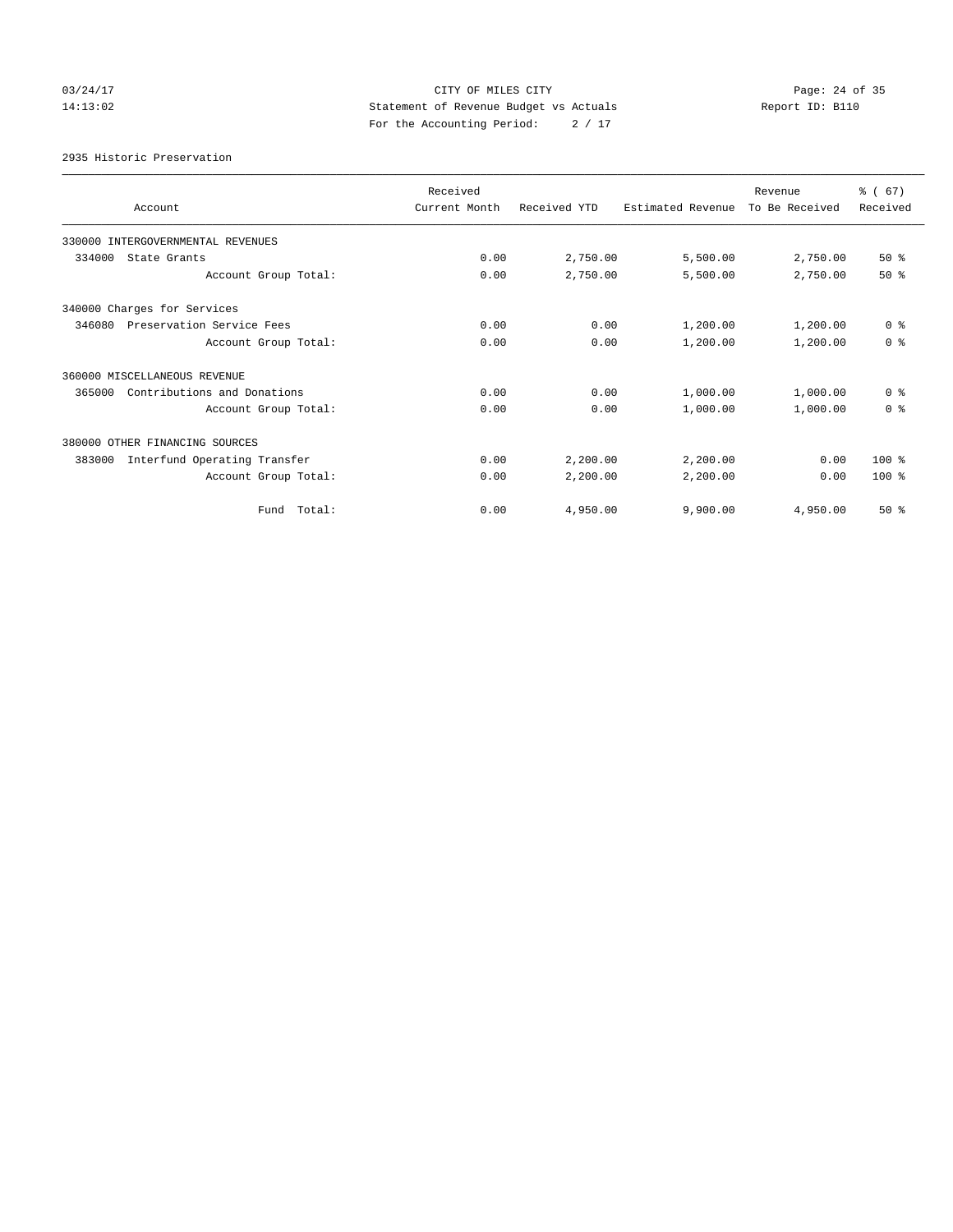# 03/24/17 Page: 25 of 35 14:13:02 Statement of Revenue Budget vs Actuals Report ID: B110 For the Accounting Period: 2 / 17

2985 RETIRED SENIOR VOLUNTEER PROG (RSVP)

|                                   |        | Received      |              |                   | Revenue        | % (67)     |
|-----------------------------------|--------|---------------|--------------|-------------------|----------------|------------|
| Account                           |        | Current Month | Received YTD | Estimated Revenue | To Be Received | Received   |
| 330000 INTERGOVERNMENTAL REVENUES |        |               |              |                   |                |            |
| RSVP-Fallon/Custer<br>331166      |        | 5,755.87      | 46,955.88    | 82,412.00         | 35,456.12      | 57%        |
| Account Group Total:              |        | 5,755.87      | 46,955.88    | 82,412.00         | 35, 456.12     | 57%        |
| 360000 MISCELLANEOUS REVENUE      |        |               |              |                   |                |            |
| 362020<br>MISC REVENUE            |        | 500.00        | 9,376.48     | 13,350.00         | 3,973.52       | 70 %       |
| Account Group Total:              |        | 500.00        | 9,376.48     | 13,350.00         | 3,973.52       | 70 %       |
| 370000 INVESTMENT EARNINGS        |        |               |              |                   |                |            |
| Investment Earnings<br>371010     |        | 0.00          | 25.22        | 0.00              | $-25.22$       | $***$ $ -$ |
| Account Group Total:              |        | 0.00          | 25.22        | 0.00              | $-25.22$       | $***$ $ -$ |
| Fund                              | Total: | 6,255.87      | 56,357.58    | 95,762.00         | 39,404.42      | 59%        |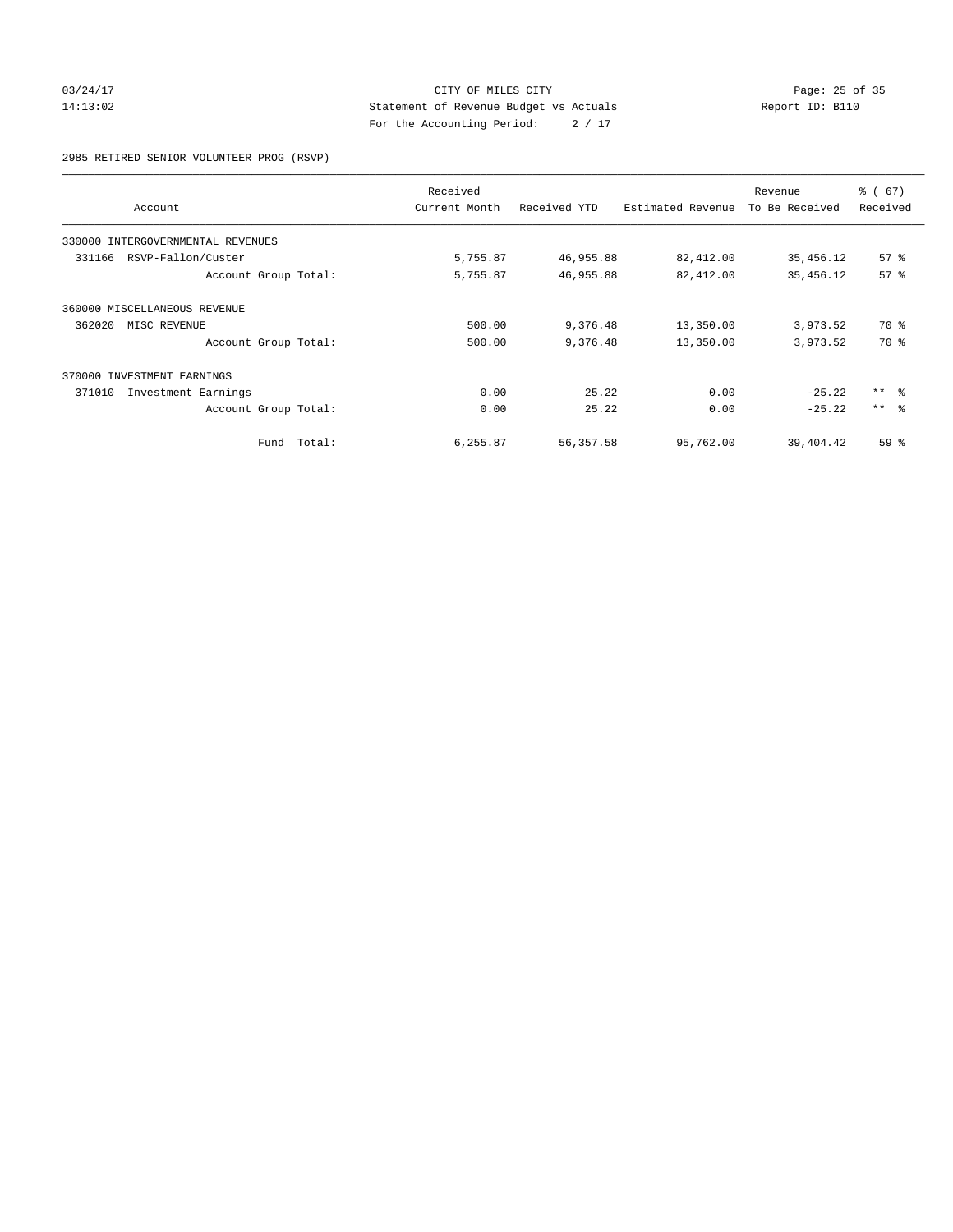# 03/24/17 Page: 26 of 35 14:13:02 Statement of Revenue Budget vs Actuals Report ID: B110 For the Accounting Period: 2 / 17

#### 3400 SID REVOLVING FUND

| Account                                | Received<br>Current Month | Received YTD | Estimated Revenue | Revenue<br>To Be Received | $\frac{1}{6}$ (67)<br>Received |
|----------------------------------------|---------------------------|--------------|-------------------|---------------------------|--------------------------------|
| 380000 OTHER FINANCING SOURCES         |                           |              |                   |                           |                                |
| Interfund Operating Transfer<br>383000 | 0.00                      | 2,985.00     | 0.00              | $-2.985.00$               | $***$ %                        |
| Account Group Total:                   | 0.00                      | 2,985.00     | 0.00              | $-2.985.00$               | $***$ %                        |
| Fund Total:                            | 0.00                      | 2,985.00     | 0.00              | $-2,985.00$               | $***$ %                        |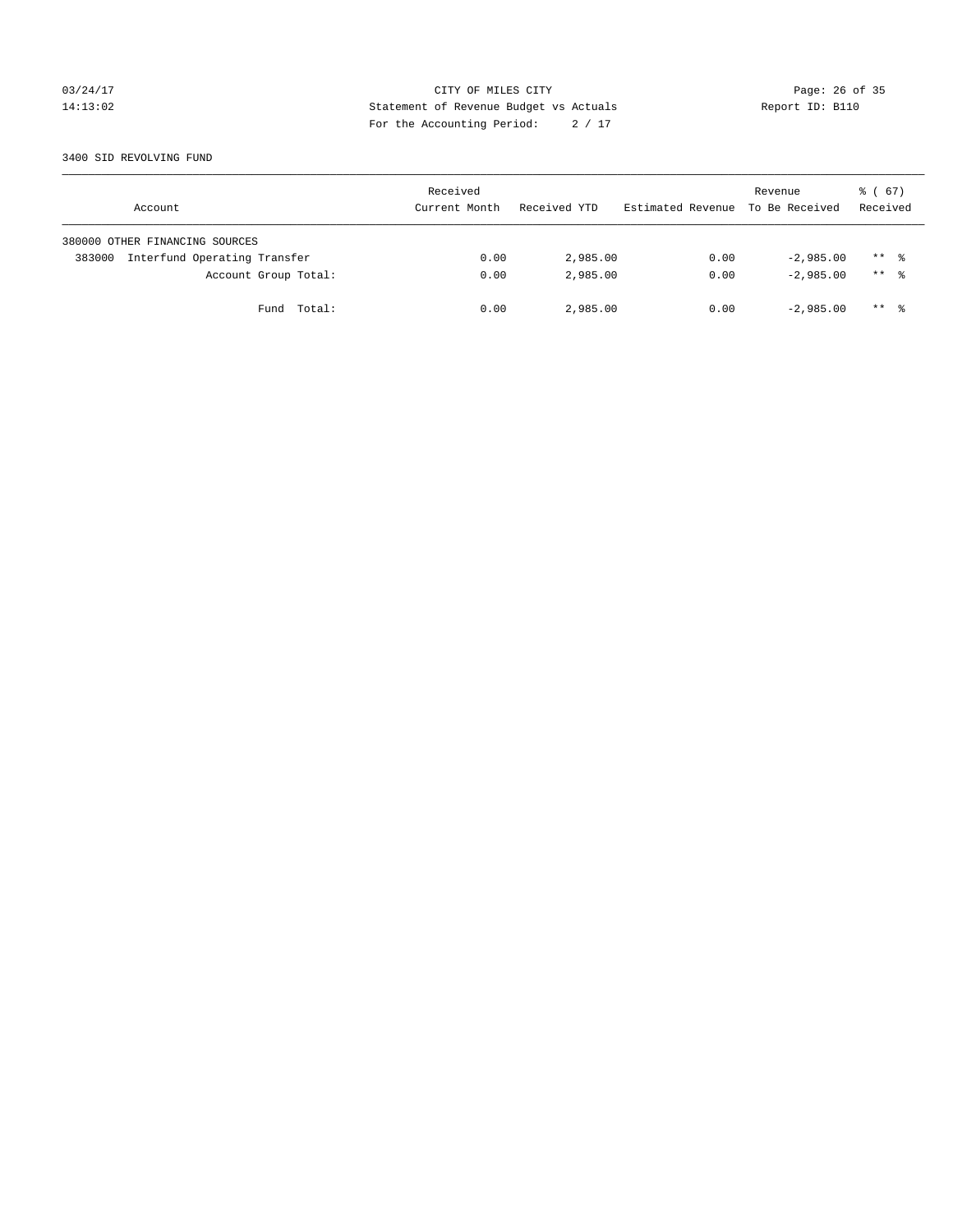# 03/24/17 Page: 27 of 35 14:13:02 Statement of Revenue Budget vs Actuals Report ID: B110 For the Accounting Period: 2 / 17

3670 SID 211

| Account                                           | Received<br>Current Month | Received YTD | Estimated Revenue | Revenue<br>To Be Received | $\frac{1}{6}$ (67)<br>Received |
|---------------------------------------------------|---------------------------|--------------|-------------------|---------------------------|--------------------------------|
| 360000 MISCELLANEOUS REVENUE                      |                           |              |                   |                           |                                |
| Bond Principal and Interest Assessments<br>363020 | 0.00                      | 17,597.09    | 4,551.00          | $-13,046.09$              | 387 %                          |
| Account Group Total:                              | 0.00                      | 17,597.09    | 4,551.00          | $-13.046.09$              | 387 %                          |
| Fund Total:                                       | 0.00                      | 17,597.09    | 4,551.00          | $-13,046.09$              | 387 %                          |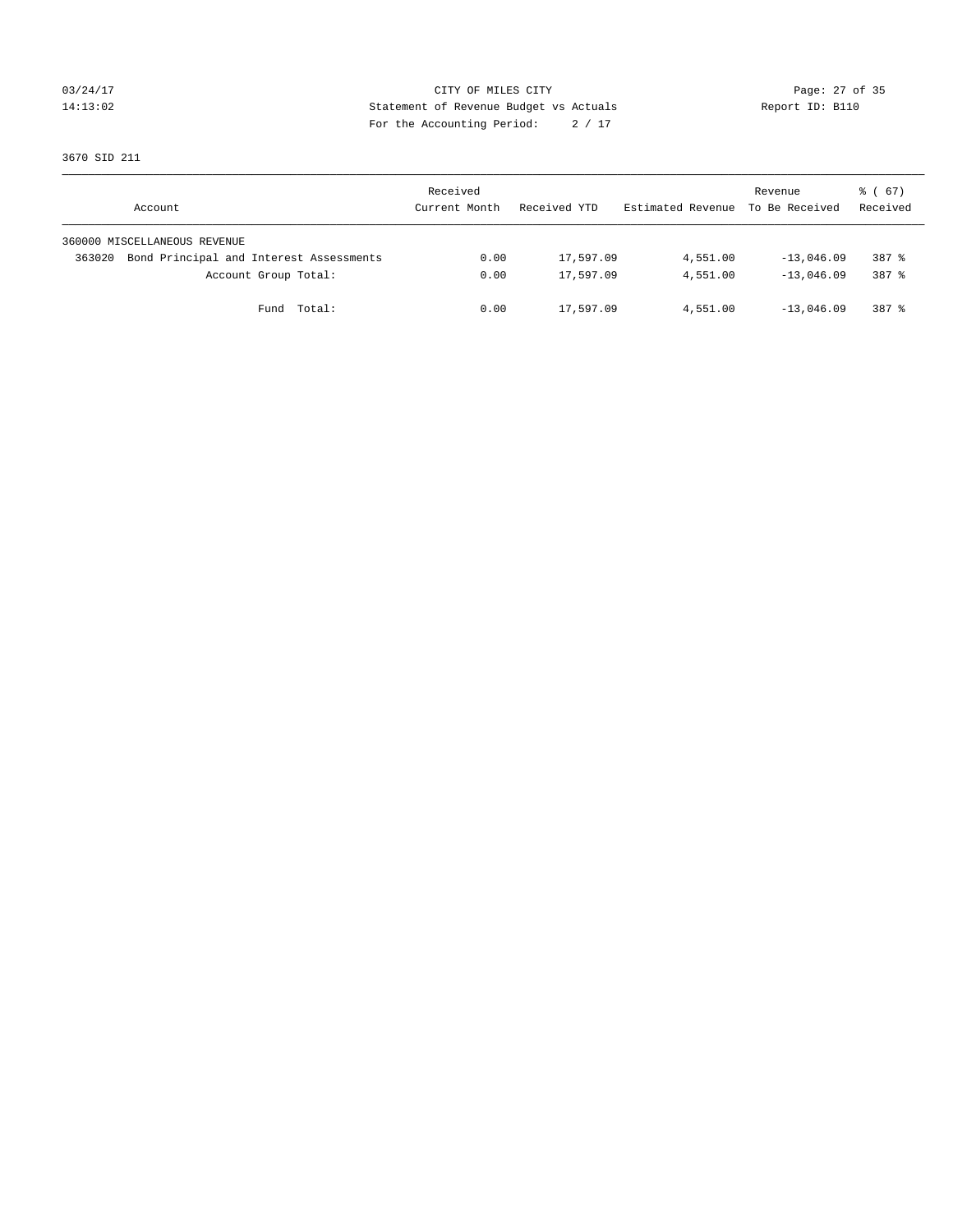# 03/24/17 Page: 28 of 35 14:13:02 Statement of Revenue Budget vs Actuals Report ID: B110 For the Accounting Period: 2 / 17

4000 General Fund Capitol Improvement Fund

|                                        | Received      |              |                   | Revenue        | $\frac{6}{6}$ (67) |
|----------------------------------------|---------------|--------------|-------------------|----------------|--------------------|
| Account                                | Current Month | Received YTD | Estimated Revenue | To Be Received | Received           |
| INVESTMENT EARNINGS<br>370000          |               |              |                   |                |                    |
| 371010<br>Investment Earnings          | 0.00          | 154.23       | 0.00              | $-154.23$      | $***$ $\approx$    |
| Account Group Total:                   | 0.00          | 154.23       | 0.00              | $-154.23$      | $***$ $\approx$    |
| 380000 OTHER FINANCING SOURCES         |               |              |                   |                |                    |
| 383000<br>Interfund Operating Transfer | 0.00          | 77,000.00    | 77,000.00         | 0.00           | $100*$             |
| Account Group Total:                   | 0.00          | 77,000.00    | 77,000.00         | 0.00           | $100*$             |
| Total:<br>Fund                         | 0.00          | 77,154.23    | 77,000.00         | $-154.23$      | $100*$             |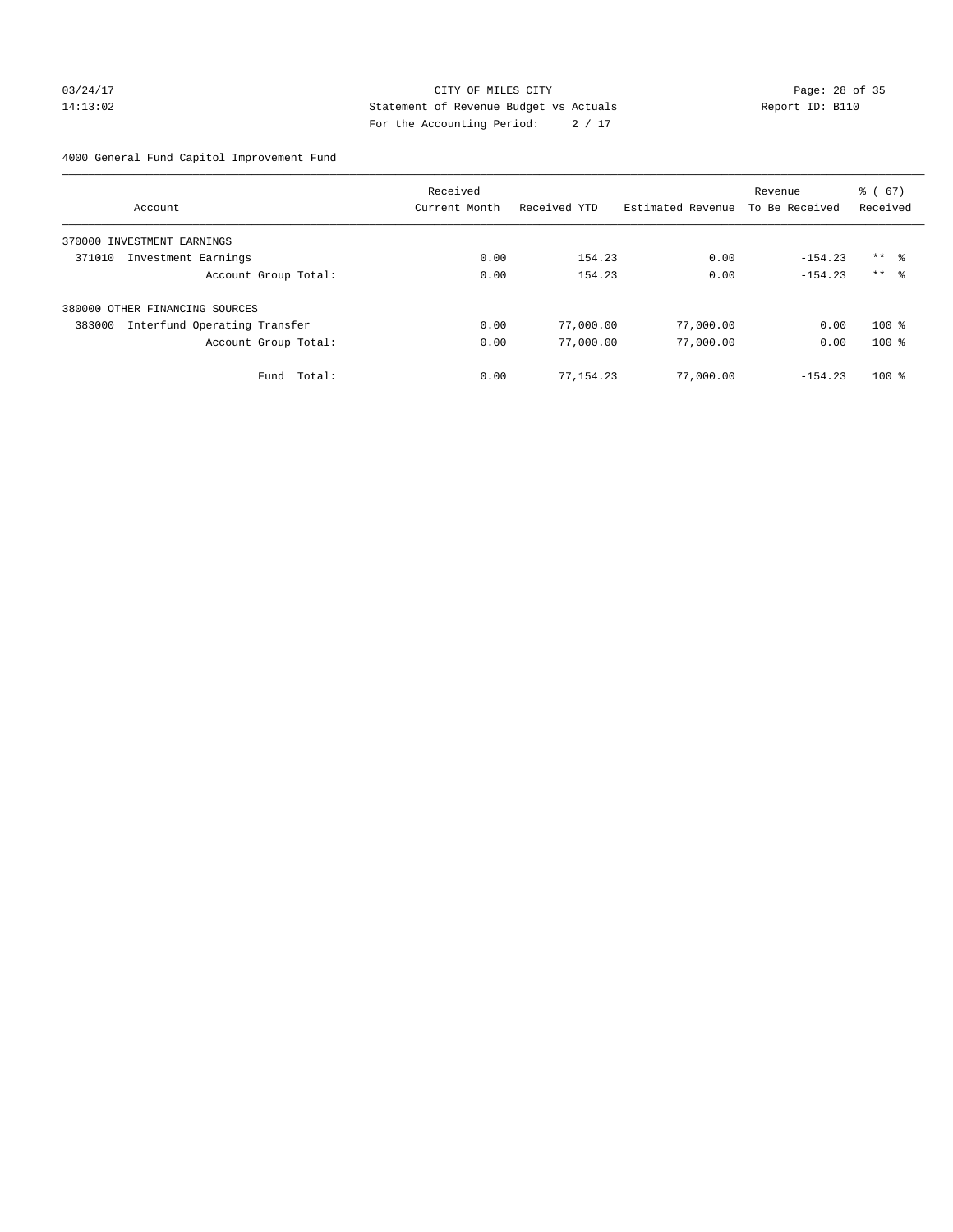# 03/24/17 Page: 29 of 35 14:13:02 Statement of Revenue Budget vs Actuals Report ID: B110 For the Accounting Period: 2 / 17

4056 Airport- Capital Improvement Plan

|        |                                    | Received      |              |                   | Revenue        |                 |  |
|--------|------------------------------------|---------------|--------------|-------------------|----------------|-----------------|--|
|        | Account                            | Current Month | Received YTD | Estimated Revenue | To Be Received | Received        |  |
|        | 340000 Charges for Services        |               |              |                   |                |                 |  |
| 343018 | Sale of Street & Roadway Materials | 0.00          | 0.00         | 1,000.00          | 1,000.00       | 0 <sup>8</sup>  |  |
| 343065 | Building Rentals                   | 0.00          | 0.00         | 10,200.00         | 10,200.00      | 0 <sup>8</sup>  |  |
| 343067 | Other - Miscellaneous              | 0.00          | 8,029.12     | 0.00              | $-8,029.12$    | $***$ $\approx$ |  |
| 343069 | Ag Contract                        | 0.00          | $-250.00$    | 1,000.00          | 1,250.00       | $-25$ $%$       |  |
|        | Account Group Total:               | 0.00          | 7,779.12     | 12,200.00         | 4,420.88       | 64 %            |  |
|        | 360000 MISCELLANEOUS REVENUE       |               |              |                   |                |                 |  |
| 361010 | Land Rental                        | 0.00          | 2,560.00     | 50,000.00         | 47,440.00      | 5 <sup>8</sup>  |  |
|        | Account Group Total:               | 0.00          | 2,560.00     | 50,000.00         | 47,440.00      | 5 <sup>8</sup>  |  |
|        | Total:<br>Fund                     | 0.00          | 10,339.12    | 62,200.00         | 51,860.88      | $17*$           |  |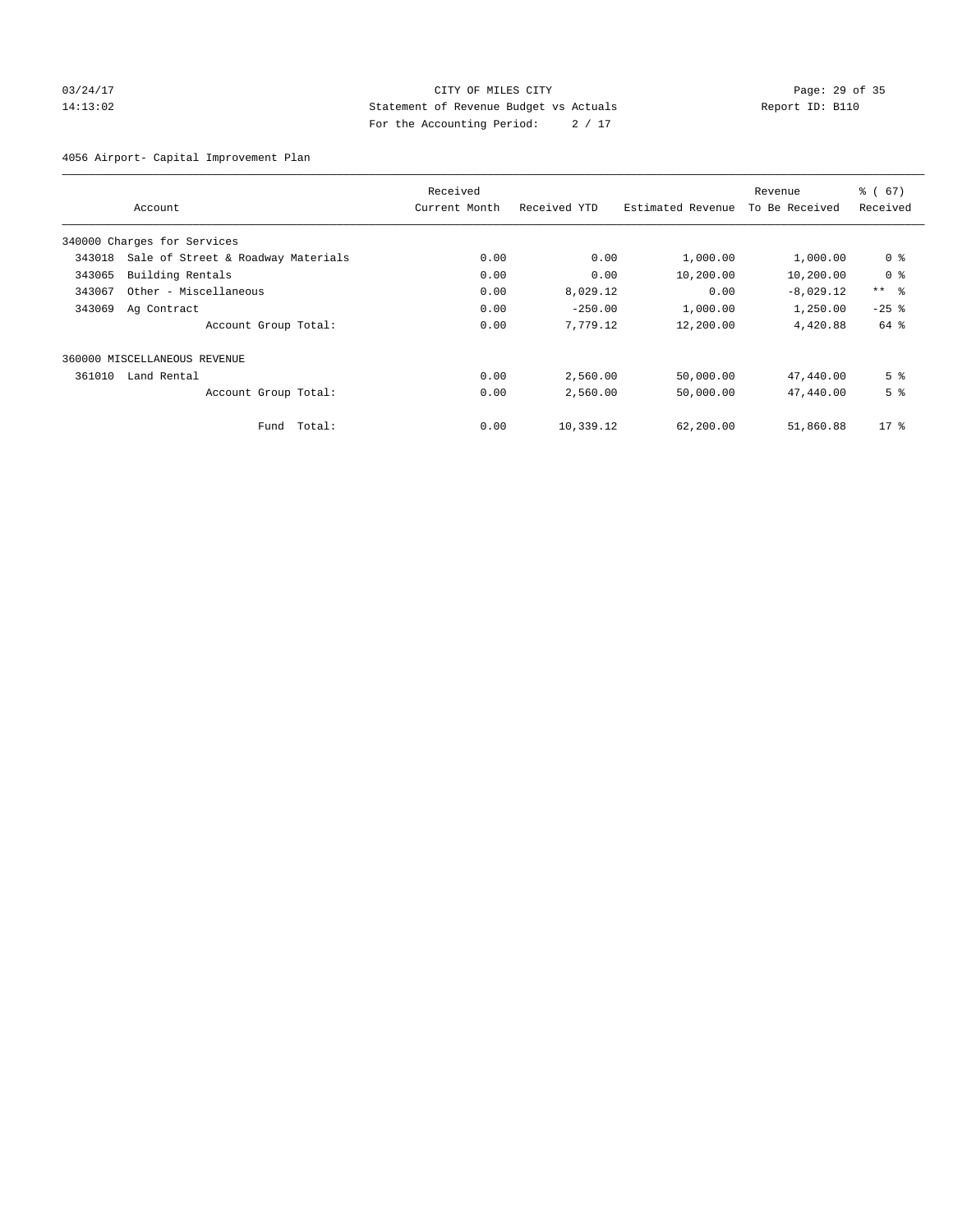03/24/17 Page: 30 of 35 14:13:02 Statement of Revenue Budget vs Actuals Report ID: B110 For the Accounting Period: 2 / 17

4060 CAPITAL IMPROV-PUBLIC WORKS

|        |                                    | Received      |              |                   | Revenue        | % (67)                  |
|--------|------------------------------------|---------------|--------------|-------------------|----------------|-------------------------|
|        | Account                            | Current Month | Received YTD | Estimated Revenue | To Be Received | Received                |
|        | 320000 LICENSES AND PERMITS        |               |              |                   |                |                         |
| 323040 | Other Miscellaneous Permits        | 225.00        | 2,225.00     | 3,000.00          | 775.00         | 74 %                    |
|        | Account Group Total:               | 225.00        | 2,225.00     | 3,000.00          | 775.00         | 74 %                    |
|        | 340000 Charges for Services        |               |              |                   |                |                         |
| 343014 | Street Cleaning                    | 0.00          | 1,140.00     | 8,490.00          | 7,350.00       | $13*$                   |
| 343016 | Prkg Vio/Off Str-Impnd Fees        | 0.00          | 600.00       | 500.00            | $-100.00$      | $120*$                  |
| 343018 | Sale of Street & Roadway Materials | 0.00          | 2,694.00     | 1,000.00          | $-1,694.00$    | $269$ $%$               |
|        | Account Group Total:               | 0.00          | 4,434.00     | 9,990.00          | 5,556.00       | $44*$                   |
|        | 370000 INVESTMENT EARNINGS         |               |              |                   |                |                         |
| 371010 | Investment Earnings                | 0.00          | 735.85       | 0.00              | $-735.85$      | $***$ $=$ $\frac{6}{5}$ |
|        | Account Group Total:               | 0.00          | 735.85       | 0.00              | $-735.85$      | $***$ $=$ $\frac{6}{5}$ |
|        | 380000 OTHER FINANCING SOURCES     |               |              |                   |                |                         |
| 383000 | Interfund Operating Transfer       | 0.00          | 75,000.00    | 139,897.00        | 64,897.00      | $54$ $%$                |
|        | Account Group Total:               | 0.00          | 75,000.00    | 139,897.00        | 64,897.00      | $54$ $%$                |
|        | Fund Total:                        | 225.00        | 82,394.85    | 152,887.00        | 70,492.15      | 54%                     |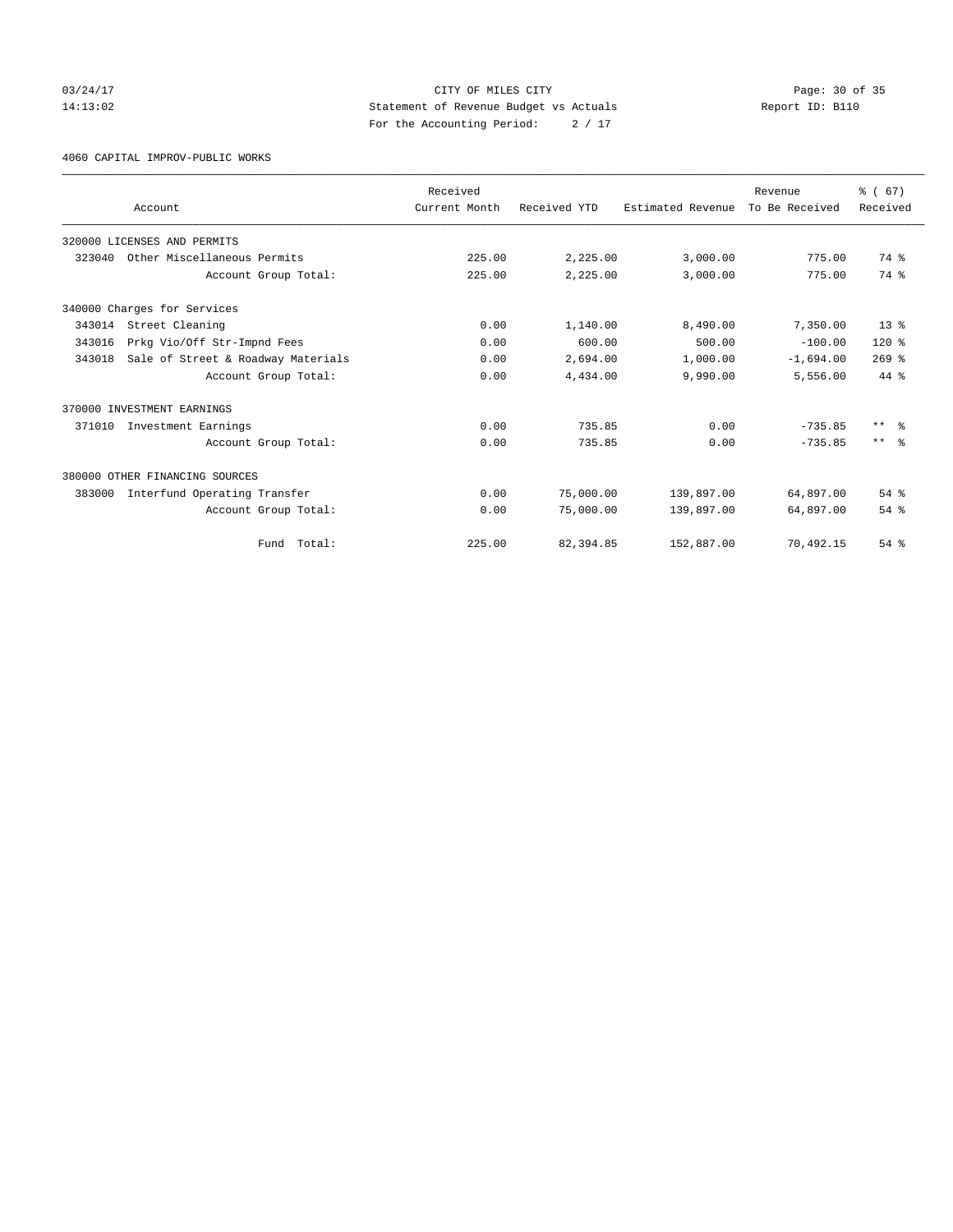# 03/24/17 Page: 31 of 35 14:13:02 Statement of Revenue Budget vs Actuals Report ID: B110 For the Accounting Period: 2 / 17

5210 WATER UTILITY

|        |                                      | Received      |              |                   | Revenue        | % (67)              |
|--------|--------------------------------------|---------------|--------------|-------------------|----------------|---------------------|
|        | Account                              | Current Month | Received YTD | Estimated Revenue | To Be Received | Received            |
|        | 330000 INTERGOVERNMENTAL REVENUES    |               |              |                   |                |                     |
| 331041 | Economic Development Act-Water Study | 22,055.86     | 22,055.86    | 0.00              | $-22.055.86$   | $***$ $=$           |
|        | Account Group Total:                 | 22,055.86     | 22,055.86    | 0.00              | $-22.055.86$   | $***$ $\frac{6}{5}$ |
|        | 340000 Charges for Services          |               |              |                   |                |                     |
| 343021 | Metered Water Sales                  | 130,662.51    | 1,407,988.72 | 1,843,758.00      | 435,769.28     | 76 %                |
| 343022 | Unmetered Water Sales/Chrgoffs       | 35.00         | 345.01       | 1,600.00          | 1,254.99       | $22$ $%$            |
| 343023 | Bulk Water Sales                     | 703.54        | 6,866.22     | 6,000.00          | $-866.22$      | $114*$              |
| 343024 | Sales of Water Materials & Supplies  | 0.00          | 260.00       | 0.00              | $-260.00$      | $***$ $%$           |
| 343025 | Hookup Fee                           | 0.00          | 7,920,00     | 8.000.00          | 80.00          | 99 <sup>8</sup>     |
| 343026 | Water Install/Tap Chrgs/Labor        | 300.00        | 14,942.87    | 4,000.00          | $-10,942.87$   | $374$ $%$           |
| 343027 | Chq for Wtr Dept. Serv               | 685.00        | 12,210.00    | 0.00              | $-12, 210.00$  | $***$ $ -$          |
| 343029 | Curb Stop Replacement Fee            | 3,574.00      | 29,016.00    | 42,500.00         | 13,484.00      | 68 %                |
| 343039 | Custer Co w/s District (Water Study) | 7,500.00      | 7,500.00     | 0.00              | $-7.500.00$    | $***$ $\frac{6}{5}$ |
|        | Account Group Total:                 | 143,460.05    | 1,487,048.82 | 1,905,858.00      | 418,809.18     | 78 %                |
|        | 360000 MISCELLANEOUS REVENUE         |               |              |                   |                |                     |
|        | 362020 MISC REVENUE                  | 0.00          | 60.00        | 1,000.00          | 940.00         | 6 %                 |
|        | Account Group Total:                 | 0.00          | 60.00        | 1,000.00          | 940.00         | 6 %                 |
|        | 370000 INVESTMENT EARNINGS           |               |              |                   |                |                     |
| 371010 | Investment Earnings                  | 0.00          | 15,292.20    | 6,000.00          | $-9, 292.20$   | $255$ $%$           |
|        | Account Group Total:                 | 0.00          | 15,292.20    | 6,000.00          | $-9, 292.20$   | $255$ %             |
|        | Fund Total:                          | 165, 515.91   | 1,524,456.88 | 1,912,858.00      | 388, 401.12    | $80*$               |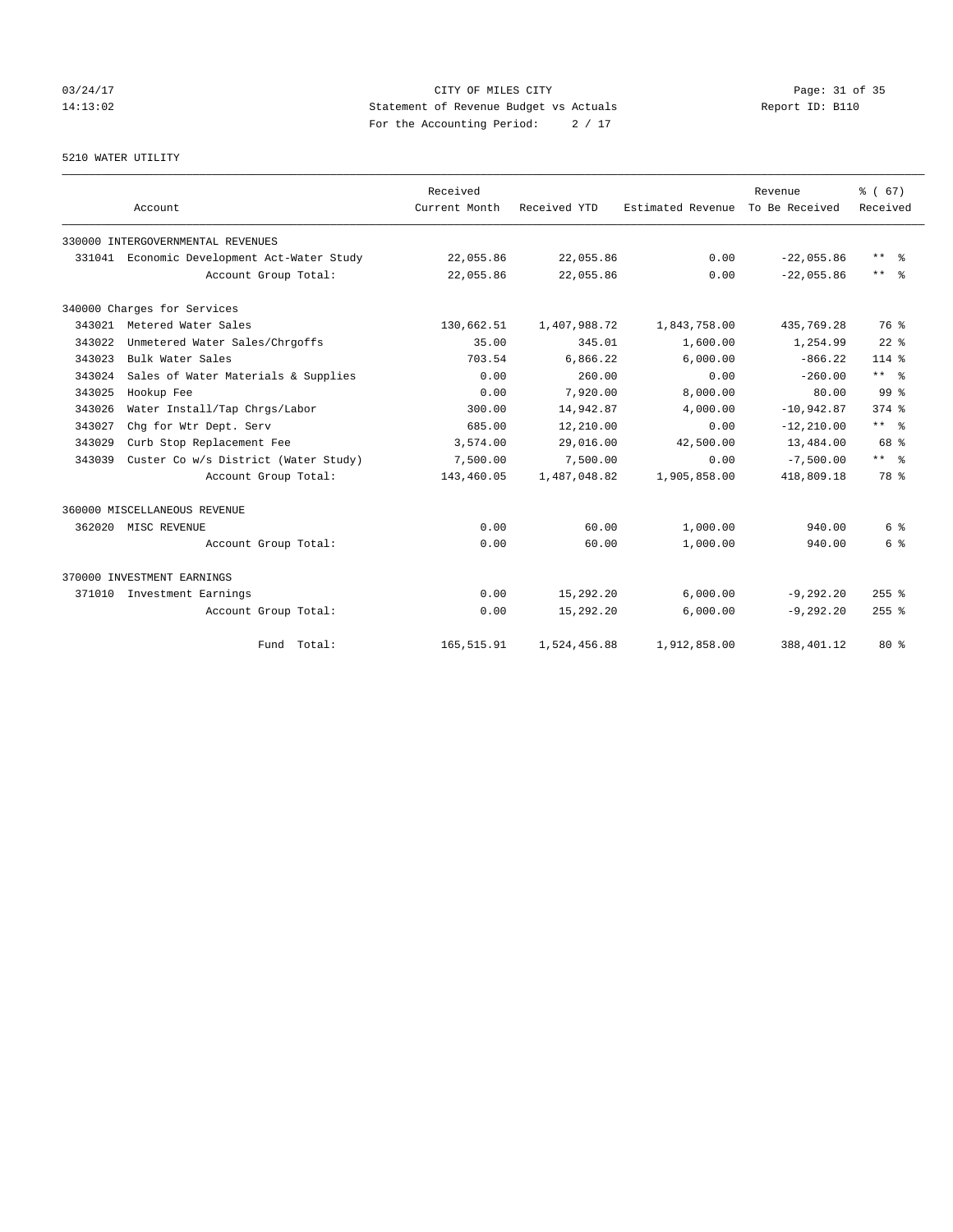# 03/24/17 Page: 32 of 35 14:13:02 Statement of Revenue Budget vs Actuals Report ID: B110 For the Accounting Period: 2 / 17

# 5310 SEWER UTILITY

|        |                                         | Received      |              |                   | Revenue        | % (67)                    |
|--------|-----------------------------------------|---------------|--------------|-------------------|----------------|---------------------------|
|        | Account                                 | Current Month | Received YTD | Estimated Revenue | To Be Received | Received                  |
|        | 330000 INTERGOVERNMENTAL REVENUES       |               |              |                   |                |                           |
|        | 331991 Federal Stimulus                 | 0.00          | 400,000.00   | 0.00              | $-400,000.00$  | $\star\star$<br>$\approx$ |
| 334120 | TSEP Grant                              | 0.00          | 340,000.00   | 500,000.00        | 160,000.00     | 68 %                      |
| 334121 | DNRC GRANTS                             | 0.00          | 0.00         | 50,000.00         | 50,000.00      | 0 <sup>8</sup>            |
| 334122 | Renewable Resource Grant                | 0.00          | 0.00         | 50,000.00         | 50,000.00      | 0 <sup>8</sup>            |
|        | Account Group Total:                    | 0.00          | 740,000.00   | 600,000.00        | $-140,000.00$  | $123$ %                   |
|        | 340000 Charges for Services             |               |              |                   |                |                           |
| 341075 | Serv/Cnty-Interlocal Agmt               | 0.00          | 765.00       | 0.00              | $-765.00$      | ** *                      |
| 343031 | Sewer Service Charges                   | 175,101.89    | 1,329,303.73 | 2,038,010.00      | 708,706.27     | 65 %                      |
| 343032 | Sewer Installation Charges/Chrgoffs     | 0.00          | 177.28       | 1,000.00          | 822.72         | 18 %                      |
| 343033 | Hookup Fee                              | 0.00          | 1,560.00     | 4,000.00          | 2,440.00       | 39 <sup>8</sup>           |
| 343034 | Treatment Facilities Fees               | 0.00          | 1,140.00     | 2,000.00          | 860.00         | 57 <sup>8</sup>           |
| 343036 | Miscellaneous Sewer Revenue (Labor)     | 1,706.19      | 4,376.19     | 1,000.00          | $-3, 376.19$   | 438 %                     |
| 343037 | Baker Road Etc.                         | 1,029.06      | 7,986.58     | 6, 200.00         | $-1,786.58$    | 129%                      |
| 343039 | Custer Co w/s District (Water Study)    | 7,500.00      | 7,500.00     | 0.00              | $-7,500.00$    | $***$ $ -$                |
|        | Account Group Total:                    | 185, 337. 14  | 1,352,808.78 | 2,052,210.00      | 699,401.22     | 66 %                      |
|        | 360000 MISCELLANEOUS REVENUE            |               |              |                   |                |                           |
| 361010 | Land Rental                             | 0.00          | 75.90        | 1,600.00          | 1,524.10       | 5 <sup>8</sup>            |
| 362020 | MISC REVENUE                            | 0.00          | 0.00         | 3,000.00          | 3,000.00       | 0 <sup>8</sup>            |
|        | Account Group Total:                    | 0.00          | 75.90        | 4,600.00          | 4,524.10       | 2 <sup>8</sup>            |
|        | 370000 INVESTMENT EARNINGS              |               |              |                   |                |                           |
|        | 371010 Investment Earnings              | 0.00          | 2,346.48     | 500.00            | $-1,846.48$    | 469%                      |
|        | Account Group Total:                    | 0.00          | 2,346.48     | 500.00            | $-1,846.48$    | $469$ $%$                 |
|        | 380000 OTHER FINANCING SOURCES          |               |              |                   |                |                           |
|        | 381070 Proceeds/Loans/Intercap 016-2015 | 0.00          | 429,657.00   | 6, 200, 000.00    | 5,770,343.00   | 7 %                       |
|        | Account Group Total:                    | 0.00          | 429,657.00   | 6, 200, 000.00    | 5,770,343.00   | 7 %                       |
|        | Total:<br>Fund                          | 185, 337. 14  | 2,524,888.16 | 8,857,310.00      | 6,332,421.84   | 29 <sup>8</sup>           |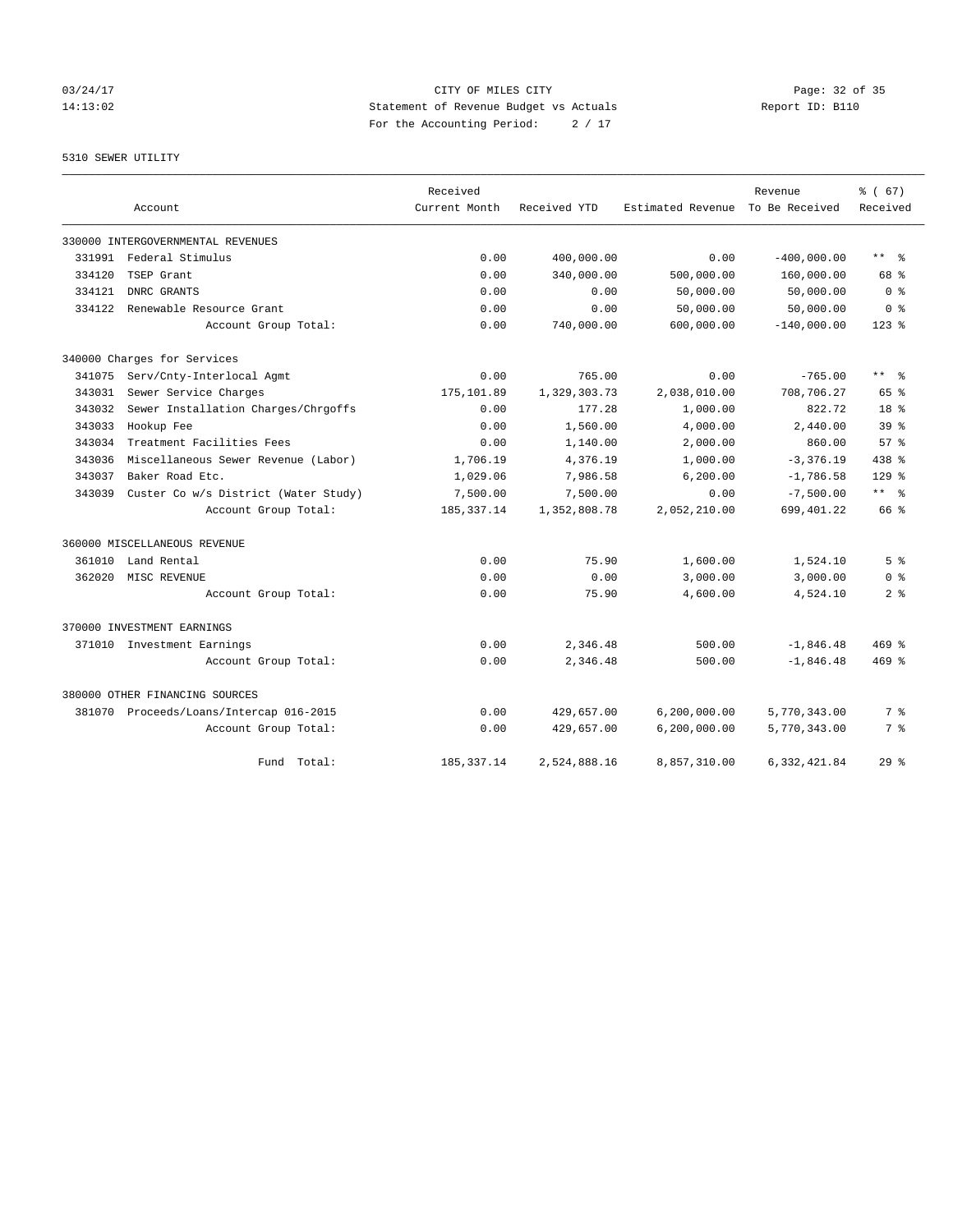03/24/17 Page: 33 of 35 14:13:02 Statement of Revenue Budget vs Actuals Report ID: B110 For the Accounting Period: 2 / 17

5510 AMBULANCE FUND

|              | Account                                | Received<br>Current Month | Received YTD | Estimated Revenue | Revenue<br>To Be Received | % (67)<br>Received  |
|--------------|----------------------------------------|---------------------------|--------------|-------------------|---------------------------|---------------------|
|              |                                        |                           |              |                   |                           |                     |
| 310000 TAXES |                                        |                           |              |                   |                           |                     |
| 311010       | Real Property Taxes                    | 19.27                     | 4,832.67     | 8,366.00          | 3,533.33                  | 58 %                |
| 311020       | Personal Property Taxes                | 3.15                      | 16.09        | 273.00            | 256.91                    | 6 %                 |
| 312000       | Penalty & Interest on Delinquent Taxes | 0.48                      | 6.72         | 30.00             | 23.28                     | $22$ $%$            |
|              | Account Group Total:                   | 22.90                     | 4,855.48     | 8,669.00          | 3,813.52                  | 56%                 |
|              | 330000 INTERGOVERNMENTAL REVENUES      |                           |              |                   |                           |                     |
| 331040       | Medicaid Supplemental Program-State    | 0.00                      | 12,591.28    | 6,398.00          | $-6, 193.28$              | 197 <sub>8</sub>    |
|              | Account Group Total:                   | 0.00                      | 12,591.28    | 6.398.00          | $-6.193.28$               | 197 <sub>8</sub>    |
|              | 340000 Charges for Services            |                           |              |                   |                           |                     |
| 341075       | Serv/Cnty-Interlocal Agmt              | 0.00                      | 10,627.50    | 72,000.00         | 61,372.50                 | 15 <sup>8</sup>     |
| 342026       | Ambulance Charges                      | 63,841.12                 | 469,167.46   | 830,000.00        | 360,832.54                | 57%                 |
| 342027       | Ambulance Standby                      | 0.00                      | 1,645.00     | 5,000.00          | 3,355.00                  | 33 <sup>8</sup>     |
|              | Account Group Total:                   | 63,841.12                 | 481, 439.96  | 907,000.00        | 425,560.04                | 53%                 |
|              | 360000 MISCELLANEOUS REVENUE           |                           |              |                   |                           |                     |
| 362020       | MISC REVENUE                           | 0.00                      | 50.00        | 0.00              | $-50.00$                  | $***$ $\frac{6}{5}$ |
| 366010       | Misc- From Charge off Accts            | 0.00                      | 2,570.27     | 2,500.00          | $-70.27$                  | $103*$              |
|              | Account Group Total:                   | 0.00                      | 2,620.27     | 2,500.00          | $-120.27$                 | $105*$              |
|              | 380000 OTHER FINANCING SOURCES         |                           |              |                   |                           |                     |
| 381070       | Proceeds/Loans/Intercap 016-2015       | 0.00                      | 0.00         | 230,000.00        | 230,000.00                | 0 <sup>8</sup>      |
|              | Account Group Total:                   | 0.00                      | 0.00         | 230,000.00        | 230,000.00                | 0 <sup>8</sup>      |
|              | Fund Total:                            | 63,864.02                 | 501,506.99   | 1,154,567.00      | 653,060.01                | 43.8                |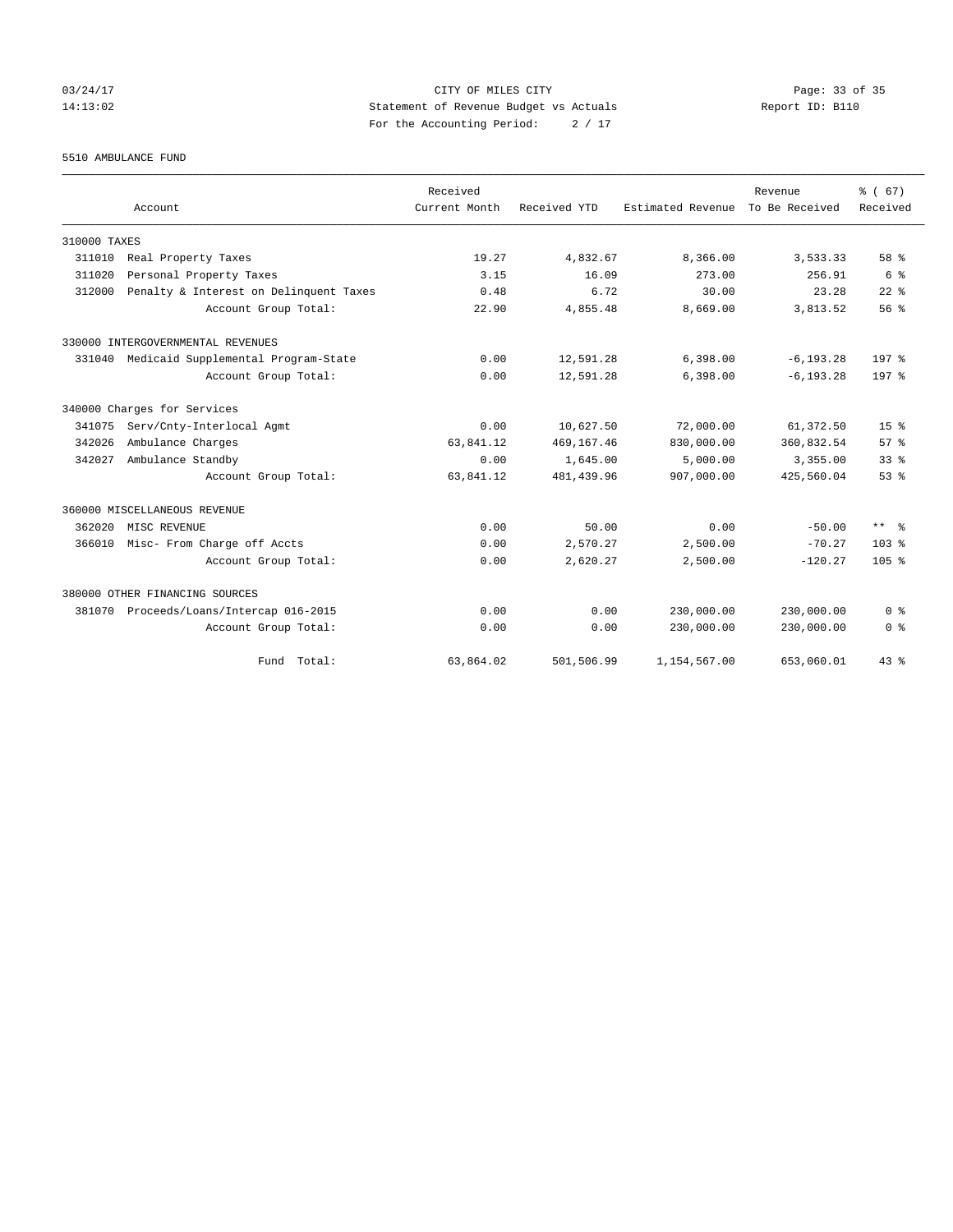03/24/17 Page: 34 of 35 14:13:02 Statement of Revenue Budget vs Actuals Report ID: B110 For the Accounting Period: 2 / 17

5610 AIRPORT OPERATING

|              |                                        | Received      |              |                                  | Revenue       | % (67)                  |
|--------------|----------------------------------------|---------------|--------------|----------------------------------|---------------|-------------------------|
|              | Account                                | Current Month | Received YTD | Estimated Revenue To Be Received |               | Received                |
| 310000 TAXES |                                        |               |              |                                  |               |                         |
| 311010       | Real Property Taxes                    | 28.91         | 7,249.02     | 14,600.00                        | 7,350.98      | $50*$                   |
| 311020       | Personal Property Taxes                | 4.72          | 24.13        | 500.00                           | 475.87        | 5 <sup>8</sup>          |
| 312000       | Penalty & Interest on Delinquent Taxes | 0.73          | 10.11        | 40.00                            | 29.89         | 25%                     |
|              | Account Group Total:                   | 34.36         | 7,283.26     | 15,140.00                        | 7,856.74      | 48 %                    |
|              | 330000 INTERGOVERNMENTAL REVENUES      |               |              |                                  |               |                         |
| 331127       | FAA AIP17-2017                         | 0.00          | 0.00         | 99,000.00                        | 99,000.00     | 0 <sup>8</sup>          |
| 331129       | Federal Aeronautics Admin Grant        | 0.00          | 303, 387.50  | 252,800.00                       | $-50, 587.50$ | $120*$                  |
|              | Account Group Total:                   | 0.00          | 303, 387.50  | 351,800.00                       | 48, 412.50    | 86 <sup>8</sup>         |
|              | 340000 Charges for Services            |               |              |                                  |               |                         |
| 341075       | Serv/Cnty-Interlocal Agmt              | 0.00          | 14,313.00    | 30,424.00                        | 16,111.00     | 47.8                    |
| 343018       | Sale of Street & Roadway Materials     | 0.00          | 2,025.00     | 0.00                             | $-2,025.00$   | $***$ $=$ $\frac{6}{5}$ |
| 343061       | Landing Fees                           | 199.50        | 1,225.47     | 3,000.00                         | 1,774.53      | 41 %                    |
| 343062       | Aviation Fuel                          | 10,185.08     | 317,825.39   | 440,000.00                       | 122, 174.61   | $72*$                   |
| 343064       | Hangar Rent                            | 3,145.00      | 40,106.26    | 53,376.00                        | 13,269.74     | 75 %                    |
| 343065       | Building Rentals                       | 25.00         | 8,074.23     | 13,898.00                        | 5,823.77      | 58 %                    |
| 343067       | Other - Miscellaneous                  | 0.00          | $-0.79$      | 4,800.00                         | 4,800.79      | 0 <sup>8</sup>          |
|              | Account Group Total:                   | 13,554.58     | 383,568.56   | 545,498.00                       | 161,929.44    | 70 %                    |
|              | 360000 MISCELLANEOUS REVENUE           |               |              |                                  |               |                         |
| 361010       | Land Rental                            | 0.00          | 10,580.07    | 24,780.00                        | 14,199.93     | $43*$                   |
| 362020       | MISC REVENUE                           | 0.00          | 209.50       | 200.00                           | $-9.50$       | 105 <sub>8</sub>        |
|              | Account Group Total:                   | 0.00          | 10,789.57    | 24,980.00                        | 14,190.43     | $43*$                   |
|              | 370000 INVESTMENT EARNINGS             |               |              |                                  |               |                         |
|              | 371010 Investment Earnings             | 0.00          | 76.60        | 150.00                           | 73.40         | $51$ $%$                |
|              | Account Group Total:                   | 0.00          | 76.60        | 150.00                           | 73.40         | $51$ $%$                |
|              | Fund Total:                            | 13,588.94     | 705,105.49   | 937,568.00                       | 232, 462.51   | 75 %                    |